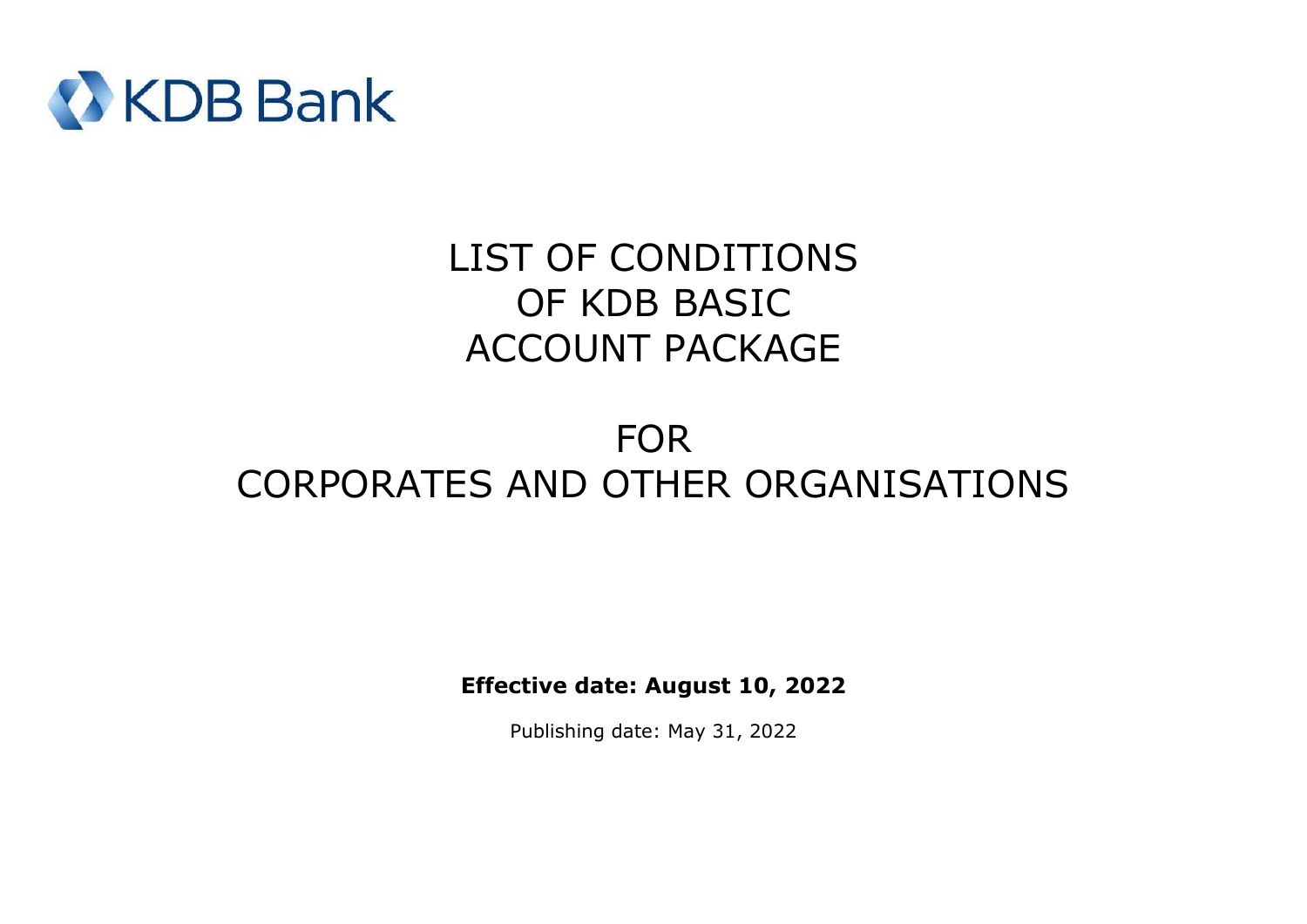# **Contents**

| IX. |                                                                                                                   |  |
|-----|-------------------------------------------------------------------------------------------------------------------|--|
|     | X. OBA Separated Deposit Account for deposits governed by Section 214/A of Act CCXXXVII of 2013. <sup>1</sup> .21 |  |
|     |                                                                                                                   |  |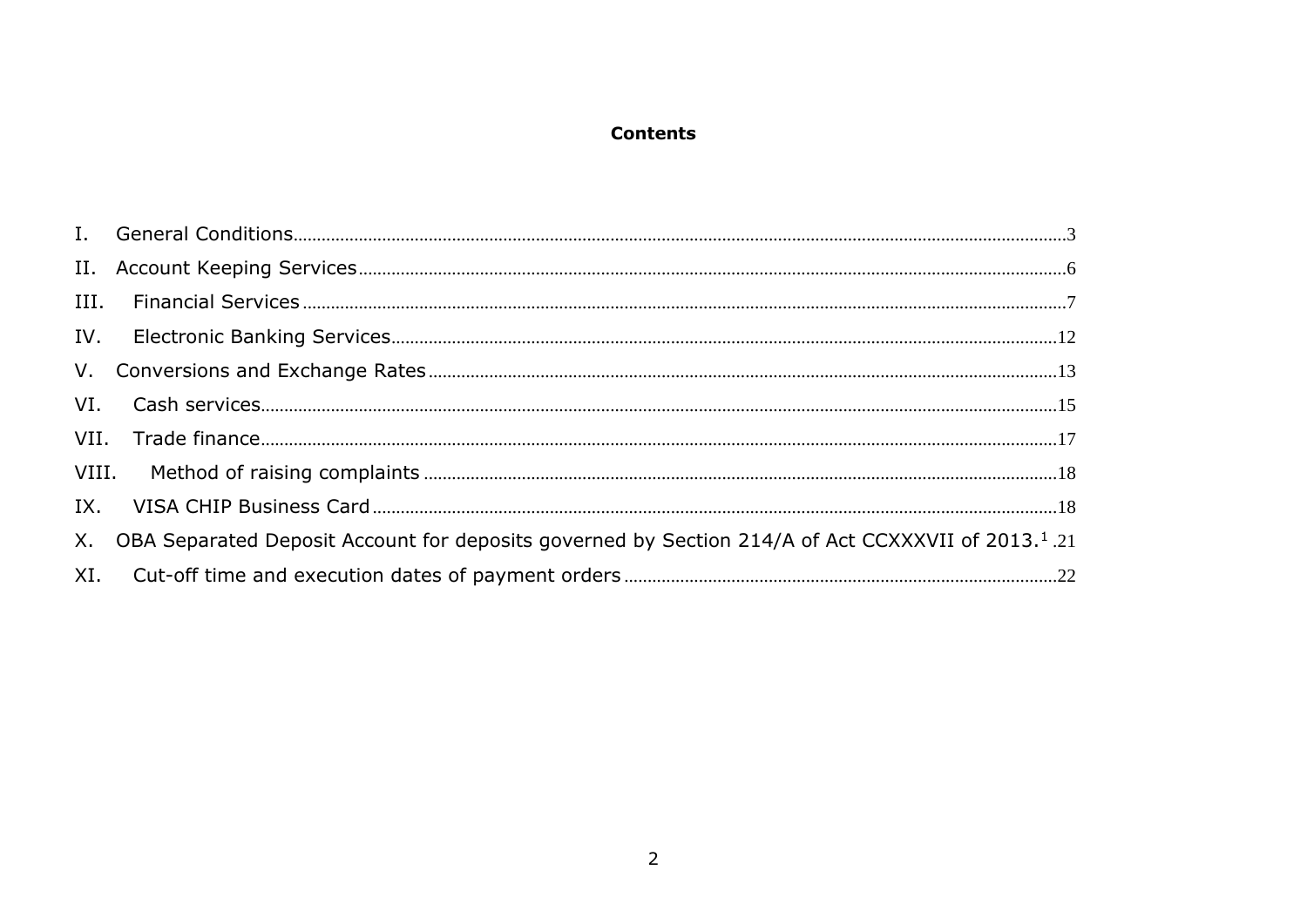## <span id="page-2-0"></span>**I. General Conditions**

- 1. The present List of Conditions is applicable together with the prevailing Business Terms relating to financial and auxiliary financial services of KDB Europe Ltd., the General Terms and Conditions of KDB Bank Europe Ltd and General Terms and conditions regarding payment accounts, payment services and deposits (henceforth: payment service related GTC).
- 2. The following announcements are valid only together with the present List of Conditions, constitutes inseparable part of that:
	- o Announcement on customer identification rules,
	- o Announcement on international payment orders,

In case of any discrepancy between the present List of Conditions and the relevant Announcement, the relevant Announcement shall govern. The above Announcements are also available on the Bank's official homepage: [www.kdbbank.eu.](http://www.kdbbank.eu/)

- 3. The Bank accepts orders only in accordance with the Contract, particularly in accordance with the **KDB Bank Europe Ltd's** Business Terms relating to financial- and auxiliary financial services, the General Business Conditions and the given service related Business Regulation/payment service related GTC.
- 4. For payment services performed on deposit technical account and for the other related services, the Bank charges fees, commissions and expenses, the amount, method of calculation and due date of which are described in the Chapter I-VIII and XI of present List of Conditions.
- 5. Transactions not included in the present list are handled on the basis of separate agreement by the Bank.
- 6. Out–of-pocket expenses, postage, cable, telephone, telex and SWIFT charges, etc., incurred, as well as the commission and charges duly claimed by our correspondents, will be debited to the customer's account.
- 7. To open account, it is required to complete a Payment Account Contract and signature card, which has to be signed by both the Client and the Bank. Further necessary documents:
- For enterprises and organizations registered in Hungary:
	- o Deed of foundation in case of companies and other organizations (Deed of Foundation, Articles of Association or Fundamental Rule)
	- o In case of companies, certificate on order of registration or application for registration / registration of changes certified, stamped (e-stamp) by Court of Registry (e-file with digital return receipt). In case of other organisations document ordering registration or application requesting for registration certified by authority or court
	- o Document certifying tax number and statistic number (Company Extract issued by Court of Registry/ NAV data sheet)
	- $\circ$  Company's or other organization's certificate of incorporation or extract on data regarding registration in court issued within 30 days
	- o Specimen signature certified by notary public, or signature card countersigned by lawyer (specimen signature countersigned by lawyer can be accepted only if that lawyer who countersigned it is the same as who countersigned also the deed of incorporation of the company/ organization or its amendment, and the specimen signature was the part of the annexes of the company registration / or its amendment (change registration) request.)
- For private entrepreneurs:
	- o Documents for personal identification
	- o Certificate on registration of private entrepreneurs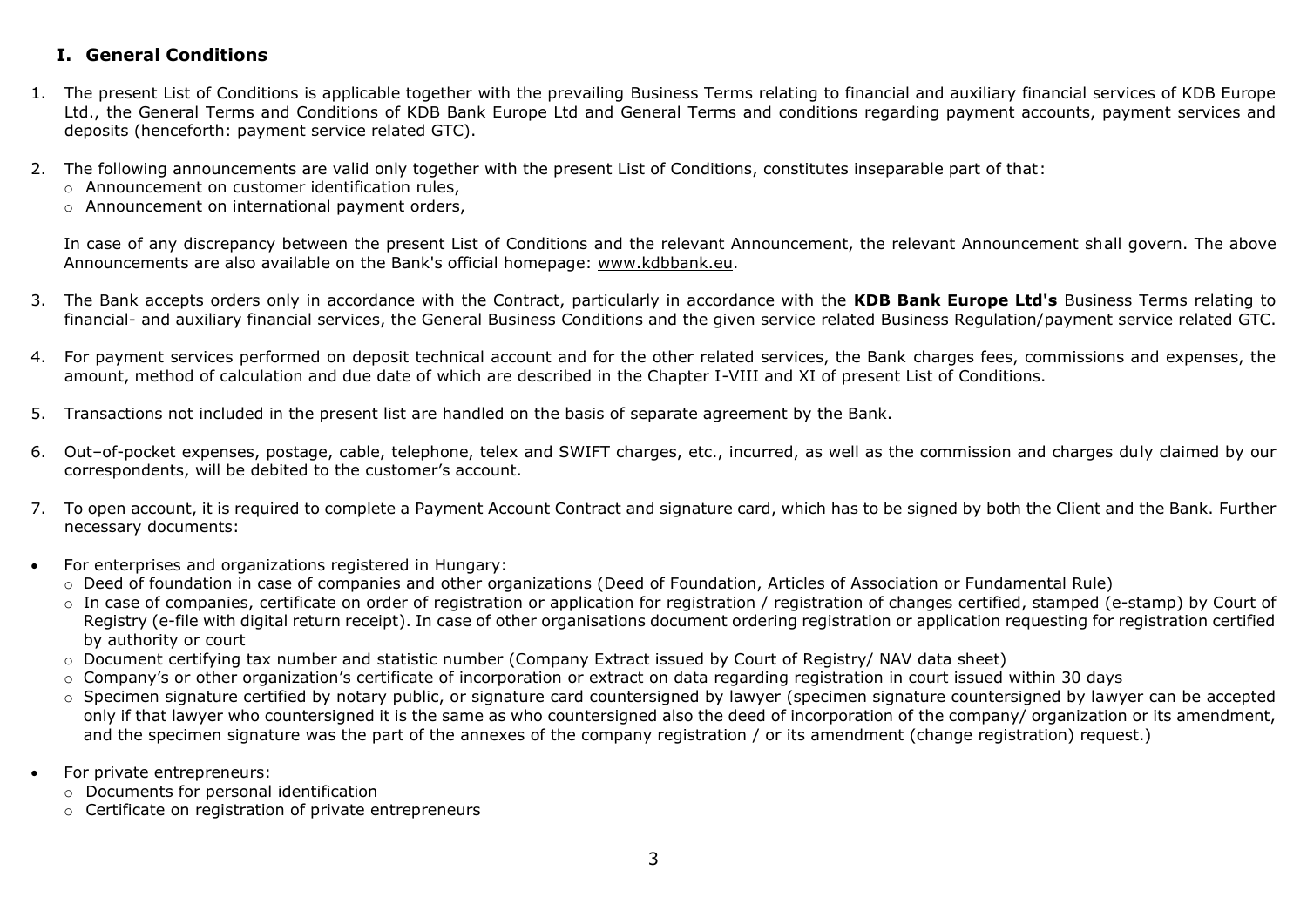- $\circ$  in case the private entrepreneur started its operation before January 1, 2010 and being under VAT payment obligations the documents which verifies the NAV registration, and original documents verifying the tax number and the KSH statistic number
- For lawyers, notaries, executors:
	- o Lawyer /notary / executor card (certificate)
	- $\circ$  Tax registration sheet, original documents verifying the tax number, stamped by NAV
	- o Original certification by territorially competent Chamber or in case of executor by the Executors' Faculty about that the lawyer/notary or the executor is in the registration (not older than 30 days)
- For lawyer-/ notary-/executor office:
	- o Deed of foundation and lawyer card
	- $\circ$  Original specimen signature, if there is
	- o Original certification by territorially competent Chamber or in case of executor office by the Executors' Faculty about that the lawyer/notary or the executor office is in the registration (not older than 30 days)
	- o Original document certifying the registration by the tax authority, including the tax number
- For apartment houses:
	- o Deed of foundation
	- o In case of condominium with more than 6 apartments, Organizational and Operational Regulation,
	- o Declaration on the number of apartments in the condominium
	- o In case an enterprise does the joint representation Specimen signature of the joint representative / authorized signatory certified by notary public
	- o Original, authentic Land registry deed of title (not older than 30 days) or in case of not yet registered apartment houses, footnote on the deed of title or registered request for registration
	- $\circ$  Tax registration sheet with tax number (document certifying tax number) or the declaration of the joint representative certifying that the condominium does not carry out taxable activities
	- o The latest, effective, original minutes of general assembly on the foundation or the election of the joint representative (which includes the representatives, who are entitled to dispose over the payment account)
- For councils (local governments):
	- o Original minutes of general assembly on the foundation
	- o Documents which verifies the NAV registration, and includes the tax number and the KSH statistic number
	- o Local governmental decree (the government's other decrees on this subjects) on the management of the local government and its right to dispose over its assets
	- o Original document (and other original related documents about delegation of powers) concerning the appointment of the person who is entitled to open and dispose over the account within the meaning of the regulation (e.g. a notary or within the purview of the delegation, an employee of the mayor's office)
- For churches, internal religious persons, religious institutions:
	- o Original deed of incorporation
	- o Internal religious regulation or decree certifying the legal personality of the internal religious legal person/ religious institution
	- o Original official decree on the registration order (if it is nor older than 30days) or original certificate which includes the data of the registration (not more than 30 days)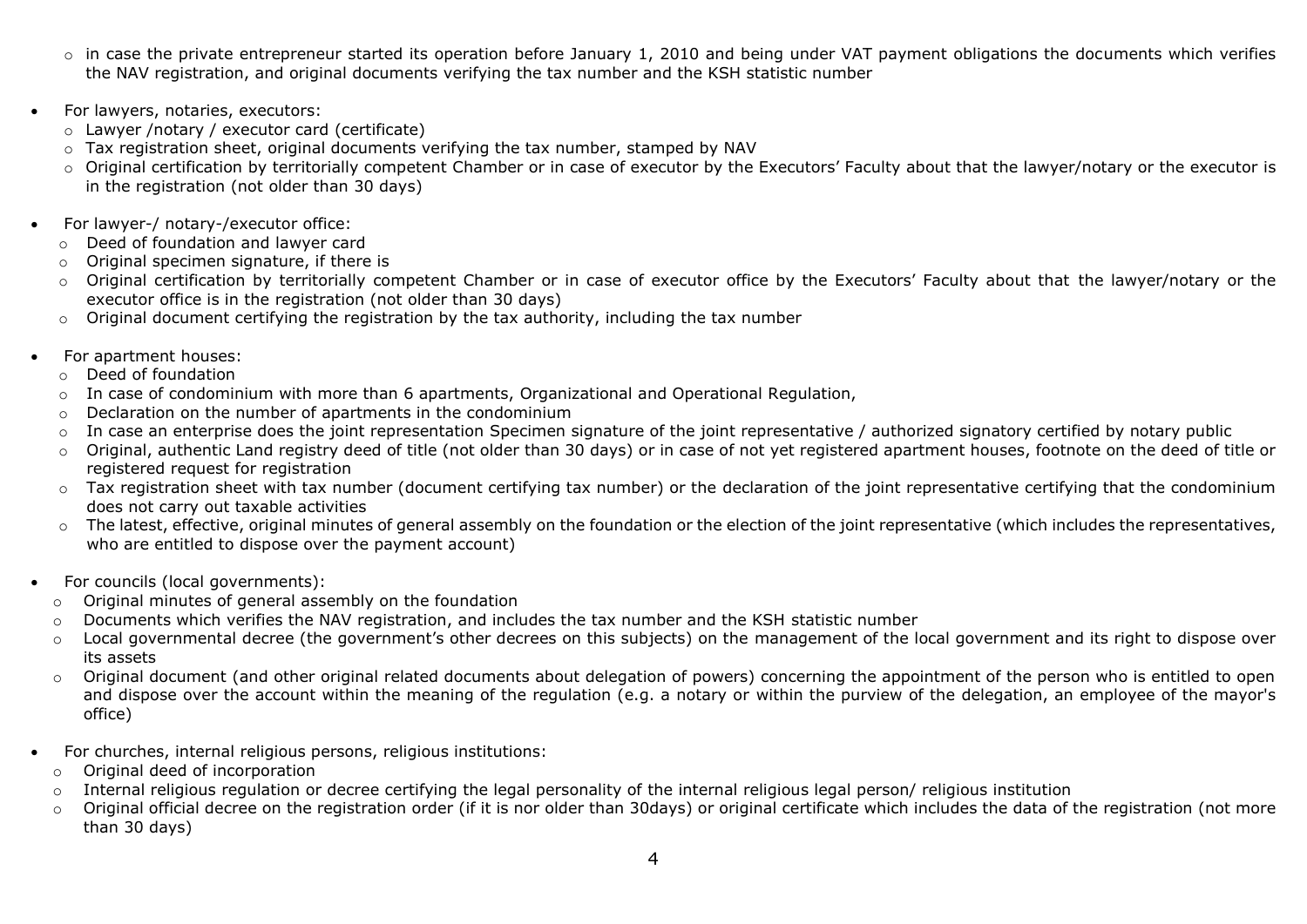- $\circ$  Specimen signature of the person entitled to representation certified by notary public
- $\circ$  Original document certifying the registration by the tax authority, including the tax number and the KSH statistic number if it has one
- For companies and organizations with foreign residence:  $1$ 
	- o Original deed of foundation, articles of association
	- o In case of a company or other organization which was founded within 30 days, registration certificate by company registry of the state in accordance with the headquarters of the company, and in case of other companies, document certifying registration -issued within 30 days – corresponding to the legislation of the state in accordance with the headquarters of the company
	- o In case of a company (organization) not newly founded, certificate of incorporation issued within 30 days, or other judicial/ official certificate, document which certifies that the company (organization) is listed in the company registry
	- $\circ$  Document certifying the right of representation of the legal representative of the organization, the company registration number (other identifier), tax number, primary activity, the registered seat, the personal data of the owner, if the certification, document issued by the authority (which is responsible for company registration) does not include them
	- $\circ$  If an authorized person deals with the case, power of attorney with signature authentication by a notary, and the passport copy of the authorizing representative authenticated by notary
	- $\circ$  The above listed documents of that company (organization) which is the legal representative (if the representative of the company (other organization) is not a natural person)
- 8. In all cases, submissions of the identity documents of the natural person(s) who is /are entitled for representation are requested by the Bank. In special cases the Bank can ask further documents besides the above mentioned.
- 9. Please be informed that to comply with the laws on prevention and combating of money laundering and terrorist financing in certain cases, account shall be opened within 2 or 5 days from the day the necessary documentation was provided to the Bank.
- 10. Establishing the business relationship, any customer being a legal person has to confirm with proper documentation all of its direct and indirect owners, excluding natural persons, and legal persons incorporated in Hungary.
- 11. If the currency of fee and the account of withdrawal are different, conversion is executed on official NBH foreign exchange rate.
- 12. All fees and charges are stipulated in the present List of Conditions in gross value.
- 13. In case of any discrepancy between the English and the Hungarian version of List of Conditions, the Hungarian version shall govern.

<sup>1</sup> Every public document (notary authentications, certifications) can be accepted only with Apostille (if the country where the document was issued is the part of the Hague convention of Abolishing the Requirement of Legalization for Foreign Public Documents: It can be checked here: [https://www.hcch.net/en/instruments/conventions/status-table/?cid=41\)](https://www.hcch.net/en/instruments/conventions/status-table/?cid=41) or authentication review by the respective Hungarian embassy (representation office) operating in that country. Only English-language documents can be accepted by the Bank among foreign-language documents. In all the other cases the authentic Hungarian translation – prepared by OFFI - shall be presented besides the foreign-language documents.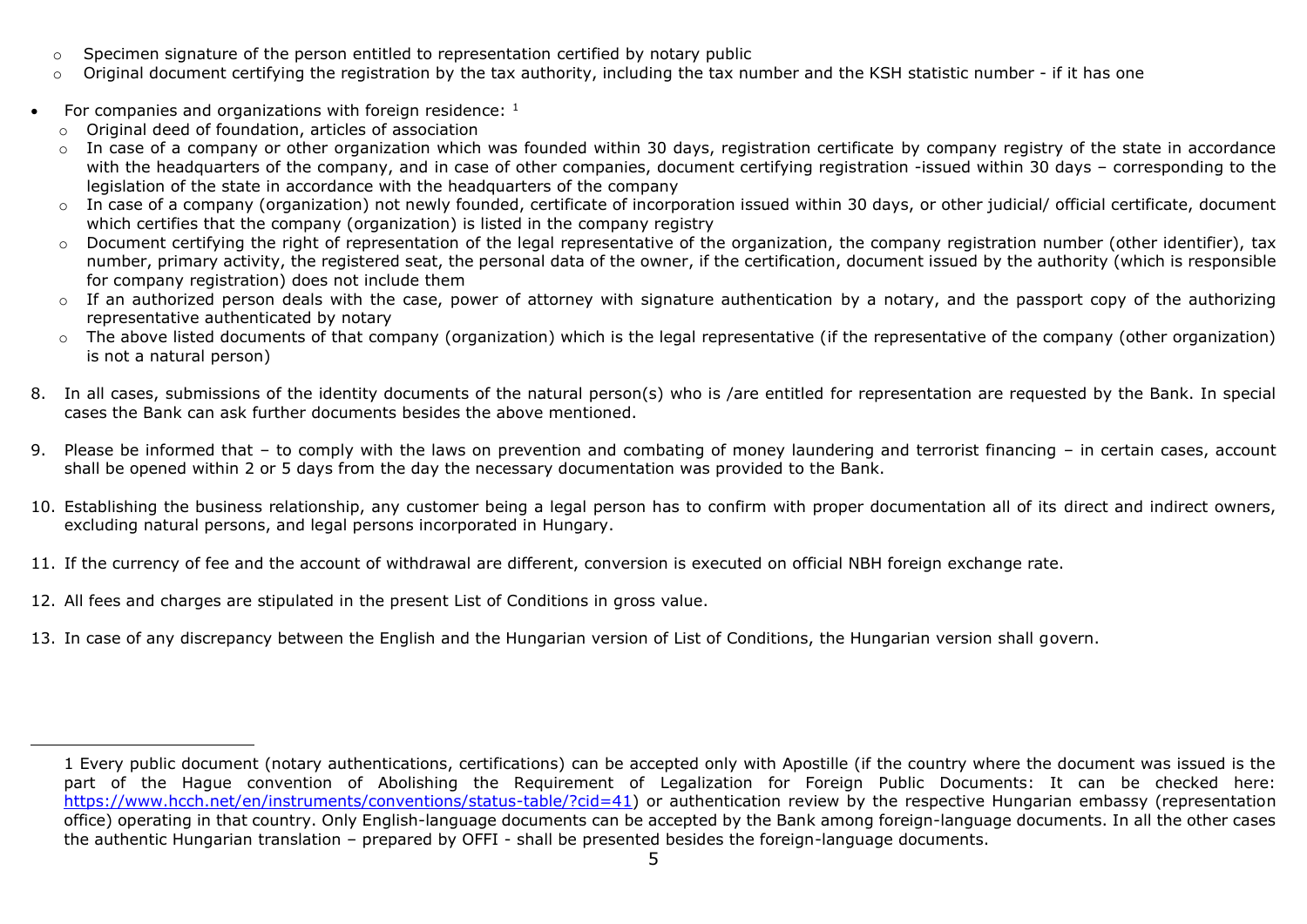# <span id="page-5-0"></span>**II. Account Keeping Services**

| <b>Current account</b>                                                                                  | <b>HUF</b>              | FCY <sup>1</sup>         | <b>Due date</b>                         |
|---------------------------------------------------------------------------------------------------------|-------------------------|--------------------------|-----------------------------------------|
| Account opening                                                                                         | HUF <sub>0</sub>        | EUR <sub>0</sub>         |                                         |
| Account keeping fee                                                                                     | HUF 3,274/month         | EUR 12.57/month          | Last working day of the month           |
| Opening balance in case of payment-/current account                                                     |                         | HUF 10,000 <sup>2</sup>  |                                         |
| Depository account <sup>3</sup> opening and maintenance                                                 | HUF <sub>0</sub>        | EUR <sub>0</sub>         |                                         |
| Deposit technical account opening, keeping and closing                                                  | $HUF$ <sub>0</sub>      | $EUR$ <sub>0</sub>       |                                         |
| Account closing                                                                                         | HUF <sub>0</sub>        | EUR <sub>0</sub>         |                                         |
| Capital account opening and issue of certificate                                                        |                         | HUF 11,892               | At fulfilment                           |
| <b>Statement/account movement</b>                                                                       |                         |                          |                                         |
| Monthly statement                                                                                       | HUF <sub>0</sub>        | EUR <sub>0</sub>         |                                         |
| Statement from KDB NetBank                                                                              | HUF <sub>0</sub>        | EUR <sub>0</sub>         |                                         |
| Postal charges of monthly statement abroad                                                              | <b>HUF 594</b>          | <b>EUR 2.37</b>          | 1 <sup>st</sup> working day after month |
| Daily statement into post box                                                                           | HUF <sub>0</sub>        | EUR <sub>0</sub>         |                                         |
| Postal charges of daily statement inland (debited at the<br>end of each month in lump sum) <sup>4</sup> | <b>HUF 297/pc</b>       | <b>EUR 1.18/pc</b>       | 1 <sup>st</sup> working day after month |
| Copy of statement                                                                                       | <b>HUF 392/pc</b>       | EUR 1.18/pc              | At fulfilment                           |
| Monthly account movement list                                                                           | HUF 1,189/started month | EUR 4.75/started month   | Related month                           |
| <b>Certificates/Bank information</b>                                                                    |                         |                          |                                         |
| Preparation of certificates <sup>5</sup>                                                                | HUF 2,378               | <b>EUR 9.51</b>          | Related month                           |
| Certificate on transfer towards National Tax and Customs<br>Office                                      | HUF 594/item            |                          | Related month                           |
| Certificate on VIBER transfer                                                                           | <b>HUF 2,378</b>        |                          | Related month                           |
| <b>Bank information</b>                                                                                 | HUF 5,946               | <b>EUR 23.78</b>         | Related month                           |
| Bank information for audit purposes                                                                     | HUF 6,528               | <b>EUR 23.78</b>         | Related month                           |
| <b>Cost of Fax</b>                                                                                      |                         |                          |                                         |
| Domestic fax /page                                                                                      | <b>HUF 594</b>          | <b>EUR 2.37</b>          | At fulfilment                           |
| Fax abroad /page                                                                                        | HUF 1,783               | <b>EUR 7.13</b>          | At fulfilment                           |
| <b>Cost of printed forms</b>                                                                            |                         |                          |                                         |
| Bank payment order forms                                                                                | HUF <sub>0</sub>        | EUR <sub>0</sub>         |                                         |
| Passbook                                                                                                | HUF 0                   | EUR <sub>0</sub>         |                                         |
| Post payment order form                                                                                 | HUF 17/pc               | $\overline{\phantom{a}}$ | Related month                           |
| Check book for cash withdrawal                                                                          | HUF 5,946/pc            |                          | Related month                           |
| <b>Other costs</b>                                                                                      |                         |                          |                                         |
| Copy of other documents                                                                                 | HUF 118/page            | EUR 0.59/page            | Related month                           |
| Document examination fee of clients registered abroad                                                   |                         | HUF 12,486               | At account opening                      |
| Rental fee for post box                                                                                 | HUF 1,248/month         | EUR 4.75/month           | At the end of month                     |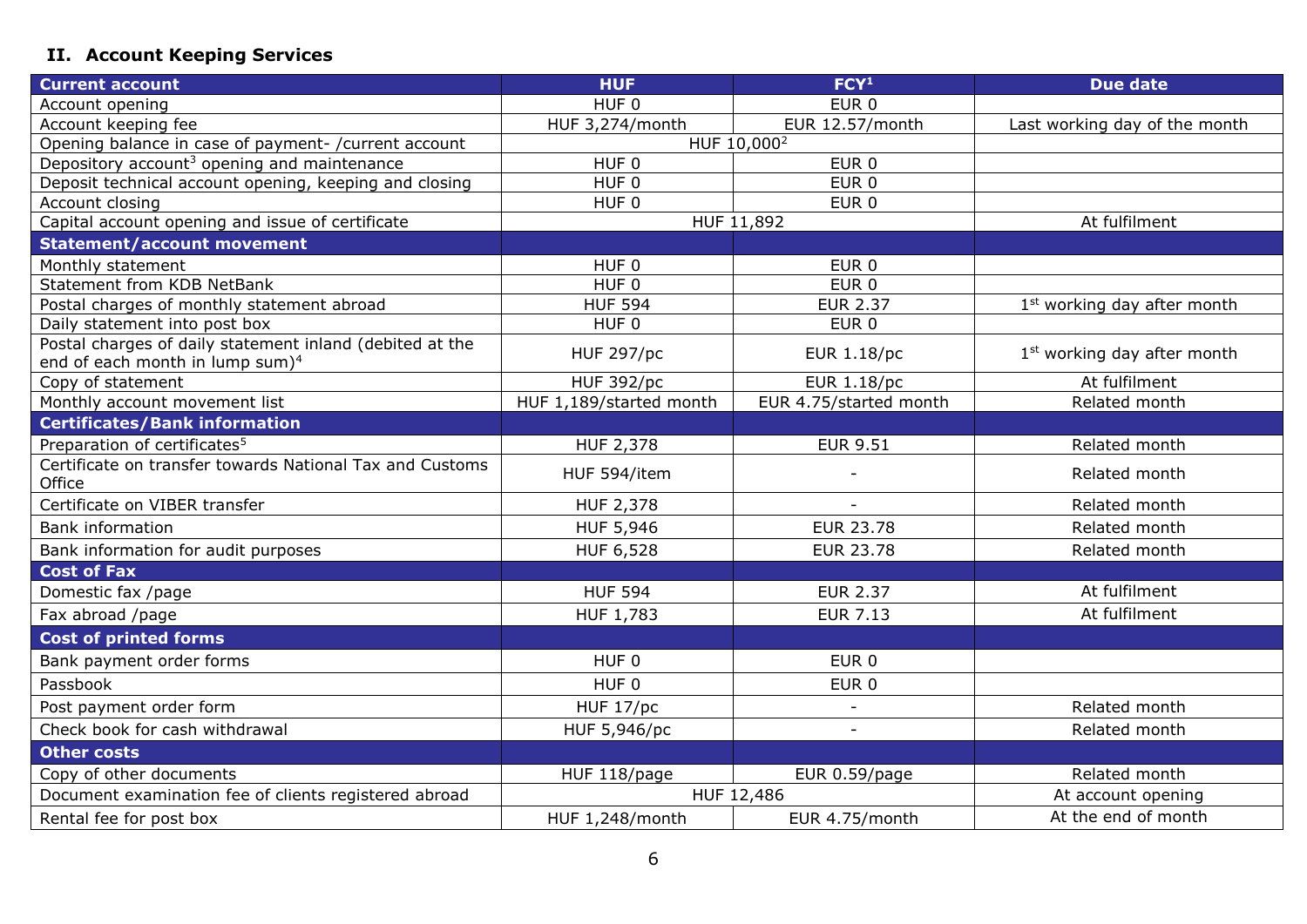| Night safety box                                       | HUF.                                      | EUR 0 |               |
|--------------------------------------------------------|-------------------------------------------|-------|---------------|
| Administration fee on documentation needed for account | HUF 5,872,<br>account, max.<br>HUF 14,681 |       | At fulfilment |
| at foreign branch <sup>®</sup>                         |                                           |       |               |

 $^{\rm 1}$  We keep foreign currency accounts in the following currencies: AUD, CAD, CHF, CZK, DKK, EUR, GBP, JPY, NOK, PLN, RON, SEK, USD. From  $18^{\rm th}$  April 2022 it is not possible to open a new account in CHF currency.

<sup>2</sup> In case of foreign currency accounts the opening balance is to be calculated with FX buying rate effective on 1<sup>st</sup> banking day of due month.

<sup>3</sup> For lawyers, notaries, executors in compliance with the related legal regulations

 $4$ In case the balance of the Client's payment account is negative for more than three months and there is no turnover on its account – unless for the debit of monthly account keeping fee and statement postal charges – the Bank put the statement at the Client's disposal only in the branches.

 $5$ The Bank gives certificate about the account balance valid at the time of issuing the certificate, which time is indicated in the certificate.

<sup>6</sup> Regarding payment account contracts initiated and concluded after April 26, 2016.

#### <span id="page-6-0"></span>**III. Financial Services**

| <b>Internal transfers</b>                                                                                                 | Fee/item                           | <b>Exchange rate</b>         | Due date      |
|---------------------------------------------------------------------------------------------------------------------------|------------------------------------|------------------------------|---------------|
| <b>HUF</b>                                                                                                                |                                    |                              |               |
| Credit of incoming item                                                                                                   | HUF <sub>0</sub>                   | Account con-<br>version rate |               |
| Internal transfers                                                                                                        |                                    |                              |               |
| Paper-based order                                                                                                         | HUF $251 + (0.3\%$ max. HUF 6,000) |                              | At fulfilment |
| KDB PC Kontakt order, in case of instant domes-<br>tic HUF payment order requirements are not ful-<br>filled              | HUF 59 + $(0.3\%$ max. HUF 6,000)  |                              | At fulfilment |
| KDB PC Kontakt order, in case of fulfill the re-<br>quirements of instant domestic HUF payment or-<br>der                 | HUF 59 + $(0.3\%$ max. HUF 6,000)  |                              | At fulfilment |
| KDB NetBank order, in case of instant domestic<br>HUF payment order requirements are not fulfilled                        | HUF $17 + (0.3\%$ max. HUF 6,000)  |                              | At fulfilment |
| KDB NetBank order, in case of fulfill the require-<br>ments of instant domestic HUF payment order                         | HUF $17 + (0.3\%$ max. HUF 6,000)  |                              | At fulfilment |
| Transfer between own accounts                                                                                             |                                    |                              |               |
| Paper-based order                                                                                                         | <b>HUF 123</b>                     |                              | At fulfilment |
| KDB PC Kontakt or KDB NetBank order, in case<br>of instant domestic HUF payment order require-<br>ments are not fulfilled | <b>HUF 18</b>                      |                              | At fulfilment |
| KDB PC Kontakt or KDB NetBank order, in case<br>of fulfill the requirements of instant domestic<br>HUF payment order      | <b>HUF 18</b>                      |                              | At fulfilment |
| <b>Foreign exchange</b>                                                                                                   |                                    |                              |               |
| Credit of incoming item                                                                                                   | EUR <sub>0</sub>                   | Account con-<br>version rate |               |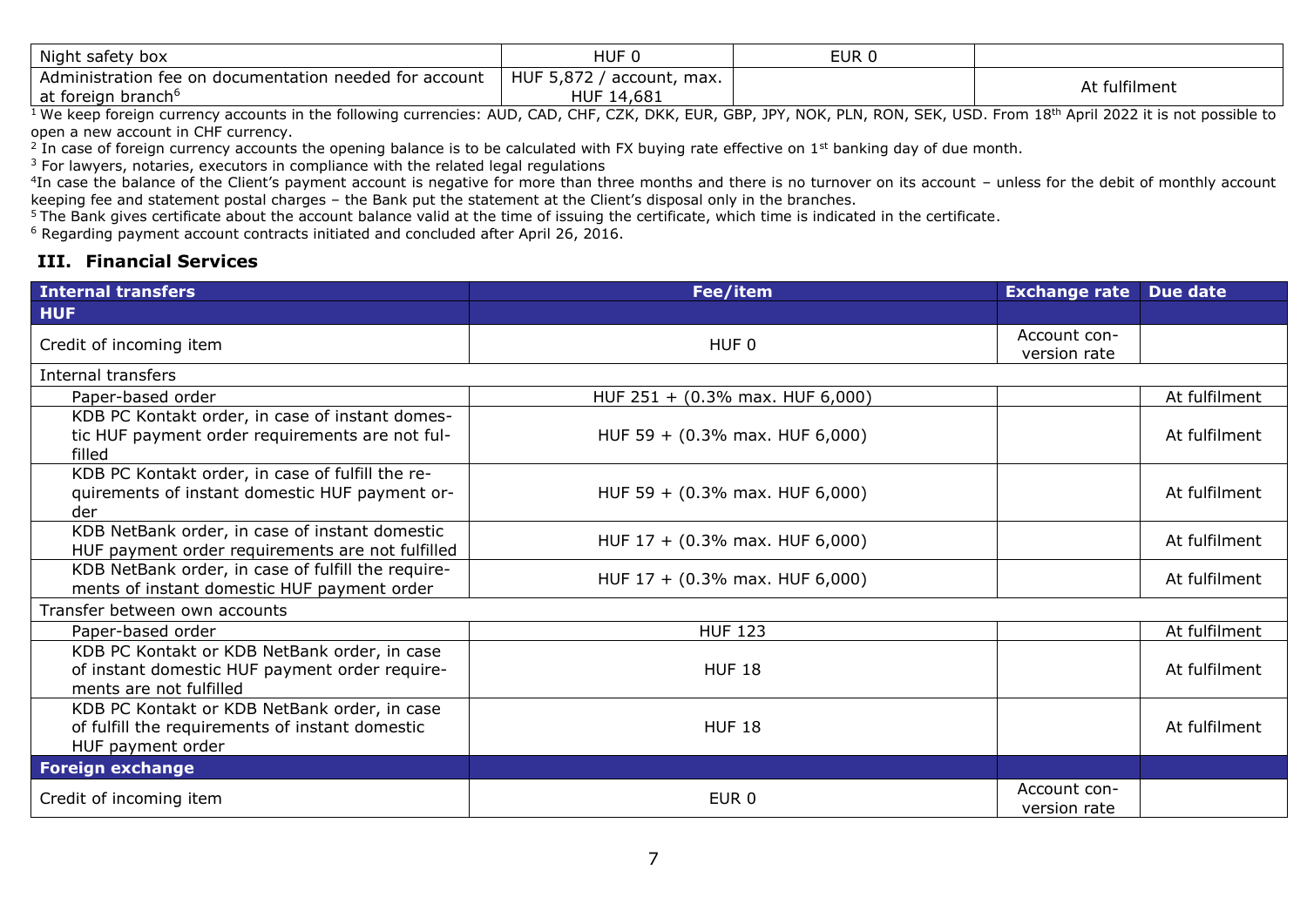| Internal transfers                                                                                                        |                                                                                                                     |                                    |               |
|---------------------------------------------------------------------------------------------------------------------------|---------------------------------------------------------------------------------------------------------------------|------------------------------------|---------------|
| Paper-based and KDB PC Kontakt orders                                                                                     | EUR 18.32 + (0.3% max. HUF 6,000)                                                                                   |                                    | At fulfilment |
| <b>KDB NetBank order</b>                                                                                                  | EUR 4.77 + (0.3% max. HUF 6,000)                                                                                    |                                    | At fulfilment |
| Transfer between own accounts                                                                                             |                                                                                                                     |                                    |               |
| Paper-based order                                                                                                         | <b>EUR 1.19</b>                                                                                                     |                                    | At fulfilment |
| KDB PC Kontakt or KDB NetBank order                                                                                       | <b>EUR 0.06</b>                                                                                                     |                                    | At fulfilment |
| Conversion                                                                                                                | EUR <sub>0</sub>                                                                                                    |                                    |               |
| <b>External payments</b>                                                                                                  |                                                                                                                     |                                    |               |
| <b>HUF transfers</b>                                                                                                      |                                                                                                                     |                                    |               |
| Credit of incoming item                                                                                                   | HUF <sub>0</sub>                                                                                                    | Account con-<br>version rate       |               |
| Transfer to payment account kept in other domestic bank                                                                   |                                                                                                                     |                                    |               |
| Paper-based order                                                                                                         | 0.195% min. HUF 311 + (0.3% max. HUF 6,000)                                                                         |                                    | At fulfilment |
| KDB PC Kontakt or KDB NetBank order, in case<br>of instant domestic HUF payment order require-<br>ments are not fulfilled | 0.119% min. HUF 278 max. HUF 18,016<br>$+$ (0.3% max. HUF 6,000)                                                    |                                    | At fulfilment |
| KDB PC Kontakt or KDB NetBank order, in case<br>of fulfill the requirements of instant domestic<br>HUF payment order      | 0.119% min. HUF 278 max. HUF 18,016<br>$+$ (0.3% max. HUF 6,000)                                                    |                                    | At fulfilment |
| Modification revocation and recall of transfer order <sup>1</sup><br>(except VIBER)                                       | HUF 3,594/pc                                                                                                        |                                    | At order      |
| Returned fund based on recall                                                                                             | HUF <sub>0</sub>                                                                                                    |                                    | At fulfilment |
| VIBER transfer <sup>2</sup>                                                                                               |                                                                                                                     |                                    |               |
| Paper-based order                                                                                                         | 0.596% min. HUF 11,982 max. HUF 119,826<br>$+$ (0.3% max. HUF 6,000)                                                |                                    | At fulfilment |
| KDB PC Kontakt and KDB NetBank order                                                                                      | 0.412% min. HUF 11,982 max. HUF 119,826<br>$+$ (0.3% max. HUF 6,000)                                                |                                    | At fulfilment |
| HUF transfer abroad                                                                                                       |                                                                                                                     |                                    |               |
| Paper-based order                                                                                                         | 0.596% min. HUF 11,982 max. HUF 119,826<br>$+$ (0.3%, max. HUF 6,000)                                               |                                    | At fulfilment |
| KDB PC Kontakt and KDB NetBank order                                                                                      | 0.38% min. HUF 11,050 max. HUF 110,500<br>$+$ (0.3% max. HUF 6,000)                                                 |                                    | At fulfilment |
| <b>Foreign exchange transfers</b>                                                                                         |                                                                                                                     |                                    |               |
|                                                                                                                           | Transfer to account kept with other bank (except EUR transfer to account kept with other bank to other EEA country) |                                    |               |
| Paper-based order or KDB PC Kontakt order                                                                                 | 0.238% min. EUR 23.85 max. EUR 311.22<br>$+$ (0.3% max. HUF 6,000)                                                  | FX rate/Account<br>conversion rate | At fulfilment |
| <b>KDB NetBank order</b>                                                                                                  | 0.151% min. EUR 10.84 max. EUR 123.62<br>$+$ (0.3% max. HUF 6,000)                                                  | FX/Account<br>conversion rate      | At fulfilment |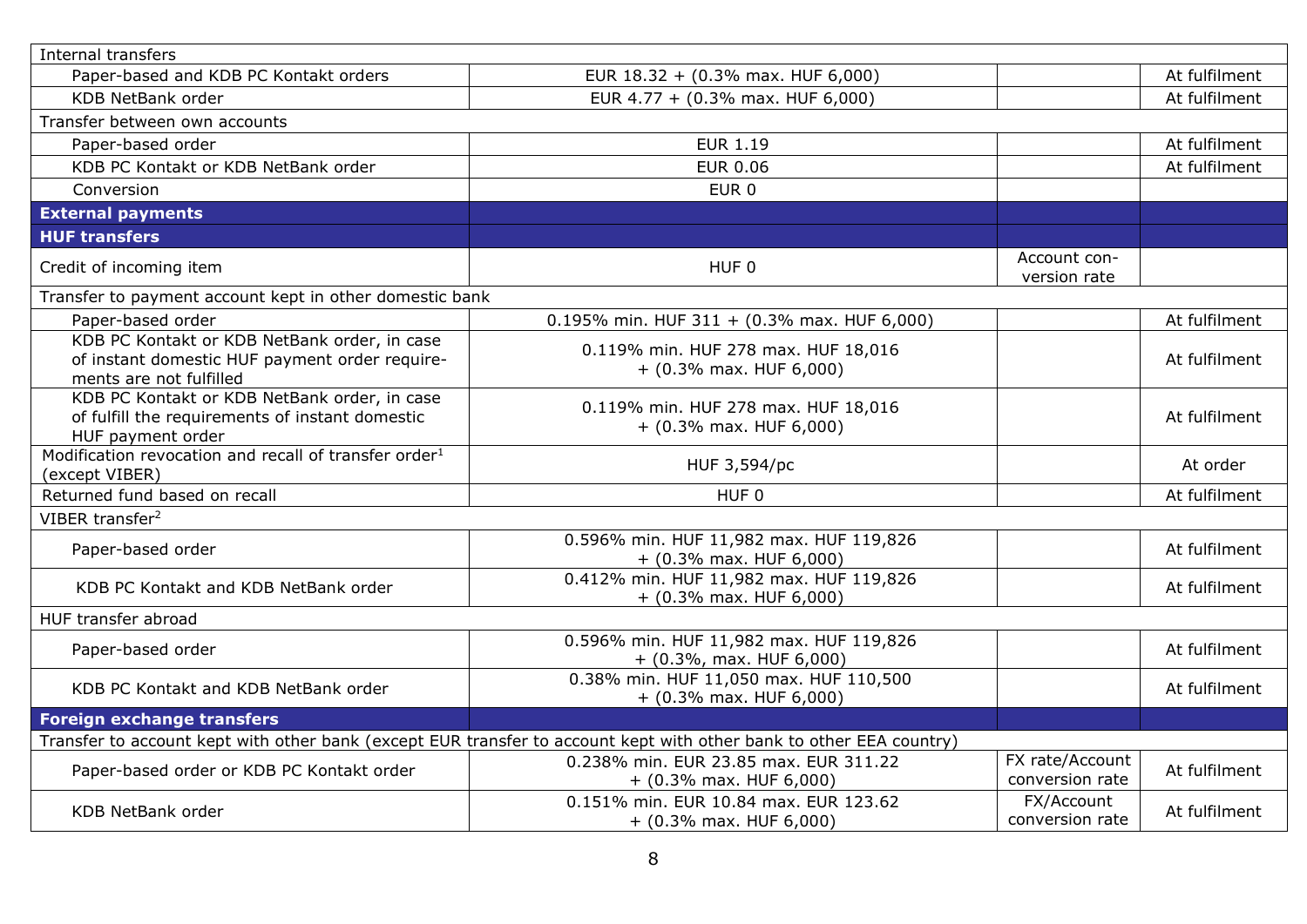| EUR transfer to account kept with other bank in other EEA country                                                                                                                               |                                                                   |                               |                                            |  |
|-------------------------------------------------------------------------------------------------------------------------------------------------------------------------------------------------|-------------------------------------------------------------------|-------------------------------|--------------------------------------------|--|
| Paper-based order                                                                                                                                                                               | 0.195% min. EUR 0.80 max. EUR 311.22<br>$+$ (0.3% max. HUF 6,000) | FX/Account<br>conversion rate | At fulfilment                              |  |
| KDB PC Kontakt or KDB NetBank order                                                                                                                                                             | 0.119% min. HUF 278 max. HUF 18,016<br>$+$ (0.3% max. HUF 6,000)  | FX/Account<br>conversion rate | At fulfilment                              |  |
| Other fees related to transfer to account kept with other bank:                                                                                                                                 |                                                                   |                               |                                            |  |
| Charge calculated by foreign bank <sup>3</sup> (in case of<br>taking foreign bank's charges)                                                                                                    | Effective cost<br>min EUR 23.85                                   | FX rate                       | At fulfilment                              |  |
| Subsequent data modification, revocation <sup>4</sup>                                                                                                                                           | <b>EUR 23.85</b>                                                  | FX rate                       | Date of modifi-<br>cation/<br>cancellation |  |
| Data supply in case of incomplete payment order                                                                                                                                                 | <b>EUR 23.85</b>                                                  | FX rate                       | Date of data<br>supply                     |  |
| In case of FX payment order - which is not con-<br>sidered as $SEPA14$ payment - to EU member<br>states when IBAN account no. and BIC (SWIFT)<br>are not indicated extra charge by foreign Bank | Min. EUR 11.92                                                    | FX rate                       | At fulfilment                              |  |
| Extra charge of urgent fulfilment <sup>5</sup>                                                                                                                                                  | <b>EUR 23.85</b>                                                  | FX rate                       | At fulfilment                              |  |
| Credit fees related to incoming foreign exchange transfer:                                                                                                                                      |                                                                   |                               |                                            |  |
| Credit of incoming foreign exchange transfers on<br>FX account (except EUR transfer received from<br>other EEA country)                                                                         | 0.088% min. EUR 0.58 max. EUR 117.45 <sup>6</sup>                 | Account con-<br>version rate  | At fulfilment                              |  |
| Credit of incoming foreign exchange transfers on<br>FX account - EUR transfer received from other<br><b>EEA</b> country                                                                         | EUR <sub>0</sub>                                                  | Account con-<br>version rate  | At fulfilment                              |  |
| Credit of incoming foreign exchange transfers on<br>HUF account (except EUR transfer received from<br>other EEA country)                                                                        | 0.088% min. HUF 176 max. HUF 23,490                               | Account con-<br>version rate  | At fulfilment                              |  |
| Credit of incoming foreign exchange transfers on<br>HUF account - EUR transfer received from other<br>EEA country                                                                               | HUF 0                                                             | Account con-<br>version rate  | At fulfilment                              |  |
| Intra-bank cross border payments <sup>8</sup>                                                                                                                                                   |                                                                   |                               |                                            |  |
| Credit (HUF and FX)                                                                                                                                                                             | HUF 0 / EUR 0                                                     |                               | At fulfilment                              |  |
| Outgoing HUF transfer order- paper-based                                                                                                                                                        | HUF 358 + (0.3% max. HUF 6,000)                                   |                               | At fulfilment                              |  |
| Outgoing HUF transfer order via KDB NetBank or<br><b>KDB PC Kontakt</b>                                                                                                                         | HUF 95 + (0.3% max. HUF 6,000)                                    |                               | At fulfilment                              |  |
| Outgoing FX transfer order- paper-based (except<br>EUR)                                                                                                                                         | EUR $1.19 + (0.3\%$ max. HUF 6,000)                               | FX rate                       | At fulfilment                              |  |
| Outgoing EUR transfer order - paper-based                                                                                                                                                       | HUF 358 + (0.3%, max. HUF 6,000)                                  | FX rate                       | At fulfilment                              |  |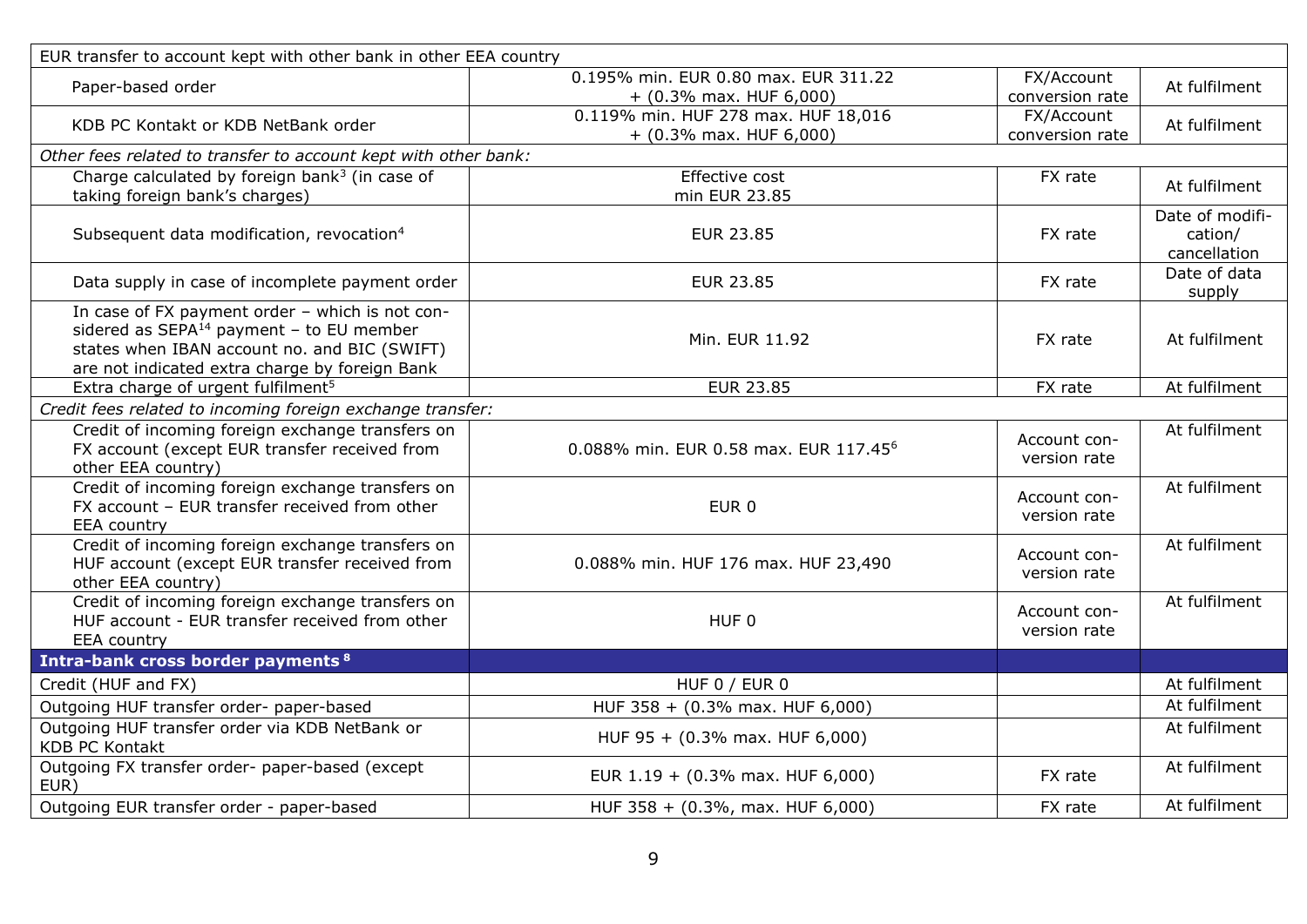| Outgoing FX transfer order via KDB NetBank or KDB<br>PC Kontakt (except EUR)           | EUR 0.29 + (0.3% max. HUF 6,000)                                                                      | FX rate | At fulfilment       |
|----------------------------------------------------------------------------------------|-------------------------------------------------------------------------------------------------------|---------|---------------------|
| Outgoing EUR transfer order via KDB NetBank or<br><b>KDB PC Kontakt</b>                | HUF 95 + (0.3% max. HUF 6,000)                                                                        | FX rate | At fulfilment       |
| Data supply in case of incomplete payment order                                        | <b>EUR 11.92</b>                                                                                      |         | At fulfilment       |
| Modification, revocation before processing                                             | <b>EUR 23.85</b>                                                                                      |         | At fulfilment       |
| <b>Transfer through post</b>                                                           |                                                                                                       |         |                     |
| Door-to-door payment order <sup>9</sup>                                                | 0.238% min. HUF 598 + Post cost + $0.6\%$                                                             |         | At fulfilment       |
|                                                                                        | HUF 41415                                                                                             |         |                     |
| Credit of post payment order                                                           | According to the valid and relevant conditions of the Hungarian<br>Post + HUF 286 /item <sup>16</sup> |         | At fulfilment       |
| Domestic HUF standing orders <sup>10</sup>                                             |                                                                                                       |         |                     |
| Acceptance of standing order                                                           | HUF 0                                                                                                 |         |                     |
| Fulfilment of standing order                                                           |                                                                                                       |         |                     |
| Paper-based order                                                                      | 0.173% min. HUF 178 max. HUF 120,114<br>$+$ (0.3%, max. HUF 6,000)                                    |         | At fulfilment       |
| KDB PC Kontakt and KDB NetBank order                                                   | 0.108% min. HUF 178 max. HUF 18,016<br>$+$ (0.3%, max. HUF 6,000)                                     |         | At fulfilment       |
| Modification / revocation of paper-based standing or-<br>der                           | HUF 0                                                                                                 |         |                     |
| Standing order modification/revocation on KDB Net-<br><b>Bank</b>                      | <b>HUF 23</b>                                                                                         |         | At order            |
| <b>Other orders</b>                                                                    |                                                                                                       |         |                     |
| Set up hold funds via KDB NetBank                                                      | <b>HUF 47</b>                                                                                         |         | Next working<br>day |
| Hold funds cancellation via KDB NetBank                                                | <b>HUF 47</b>                                                                                         |         | Next working<br>day |
| Domestic HUF group transfer <sup>11</sup> (to be fulfilled only in case of full cover) |                                                                                                       |         |                     |
| Within KDB Bank via KDB PC Kontakt or KDB<br><b>NetBank</b>                            | HUF 17/item<br>+ (0.3%, max. HUF 6,000 /item)                                                         |         | At fulfilment       |
| To other bank via KDB PC Kontakt or KDB Net-<br><b>Bank</b>                            | 0.108% min. HUF 65/item<br>$+$ (0.3%, max. HUF 6,000 /item)                                           |         | At fulfilment       |
| Initiation of direct debit <sup>12</sup>                                               | HUF <sub>0</sub>                                                                                      |         |                     |
| Fulfilment of direct debit <sup>12</sup>                                               |                                                                                                       |         |                     |
| Orders via floppy                                                                      | HUF 50/item                                                                                           |         | At fulfilment       |
| <b>KDB NetBank order</b>                                                               | HUF 47/item                                                                                           |         | At fulfilment       |
| Acceptance of authorization on direct debit                                            | HUF <sub>0</sub>                                                                                      |         |                     |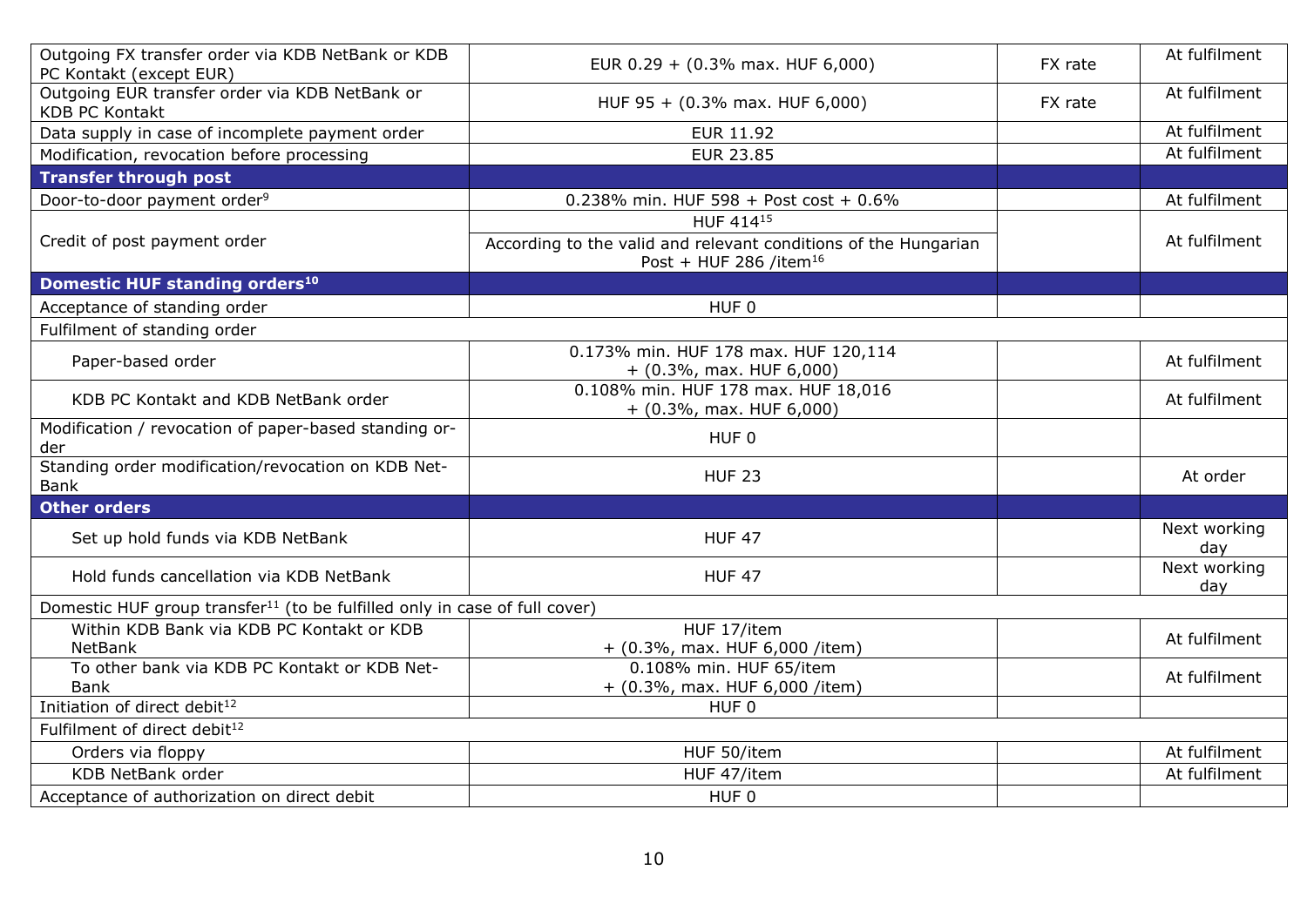| Fulfilment of authorization on direct debit <sup>12</sup> (e.g. pay-<br>ment of utility bills) - paper-based and via KDB Net-<br>Bank | HUF 49/item<br>$+$ (0.3%, max. HUF 6,000 /item)                  | At fulfilment                   |
|---------------------------------------------------------------------------------------------------------------------------------------|------------------------------------------------------------------|---------------------------------|
| Modification or revocation of authorization of direct<br>debit via KDB NetBank                                                        | <b>HUF 118</b>                                                   | At modification /<br>revocation |
| <b>Payment executions and collection</b>                                                                                              |                                                                  |                                 |
| Initiation of collection order based on authorization<br>letter                                                                       | <b>HUF 897/pc</b>                                                | At fulfilment                   |
| Registration fee of authorization letter                                                                                              | <b>HUF 897/pc</b>                                                | Related month                   |
| Initiation of official transfer/ collection order with ex-<br>ecution purpose                                                         | HUF 2,396                                                        | At fulfilment                   |
| Initiation of Promissory Note collection                                                                                              | HUF 2,396                                                        | At fulfilment                   |
| Fulfilment of authorization letter / official transfer /<br>collection order with execution purpose / Promissory<br>Note Collection   | The valid and related transfer fee<br>$+$ (0.3%, max. HUF 6,000) | At partial- /ful-<br>filment    |
| Direct debit based on loan contract (loan repay-<br>ment $)^{13}$                                                                     | 0.3%, max. HUF 6,000                                             | At partial- /ful-<br>filment    |

 $1$  The Bank debit the cost of the bank initiated the return fund afterwards

<sup>2</sup>In case of VIBER transfers over the amount of HUF 200,000,000 please, call the Bank.

 ${}^{3}$ In case the foreign bank's charge exceeds EUR 23.85; the difference is debited to the ordering party's account afterwards, at the beginning of next month.

<sup>4</sup>The Bank charges the foreign bank's subsequent fee of revocation/ modification afterwards over the fee published hereby.

<sup>5</sup> Urgent fulfilments are based on a separate decision. In case of KDB NetBank or KDB PC Kontakt order the urgency must be indicated by ticking the 'Urgent' checkbox in the order. The Bank only assumes liability for the prompt debit in case of urgent fulfilment but cannot assume liability for the same day credit of the transferred amount on the beneficiary's payment account.

 $6$  In case of payment contracts concluded before May 20, 2016 the fee is EUR 0.

 $^7$  In case of payment contracts concluded before May 20, 2016 the fee is HUF 0.

<sup>8</sup>Intra-bank transfers between KDB Bank Europe Ltd. and KDB Bank Europe Ltd., pobočka zahraničnej banky.

<sup>9</sup> The Bank counts the fee on paper-based order even in case of orders sent via electronic channel if less than three orders accepted on the given day. The Bank collects fees by packages regarding the package amount.

 $10$  Queuing days of the uncovered orders are at most five days.

<sup>11</sup> Domestic HUF group transfer can be initiated to the credit of private account, in the file format given by GIRO, minimum 3 pieces.

<sup>12</sup> Oueuing days of the uncovered direct debit orders are four days.

<sup>13</sup> Shall mean a transaction based on a loan- or credit contract, by which the Client's payment account is debited for the benefit of the Bank as beneficiary, for the purpose of total or partial fulfilment of payment obligation deriving from a loan- or credit contract, on the basis of the Client's consent given to the Bank in the loan- or credit contract. <sup>14</sup> SEPA payment order is an external FX payment that meets all of the following requirements: 1) the fulfilment currency is EUR; 2) the beneficiary's account number is in IBAN format; 3) the beneficiary's payment service provider is within the SEPA-zone and it is a direct or indirect SEPA-member; 4) the cost bearing method is shared (SHA); 5) the order was not submitted with urgent fulfilment request. The Bank fulfills the transfers that meet all of the listed requirements as SEPA payment order automatically. Bank certificate about a SEPA transfer is issued by the Bank upon client's request, which fee is specified in Chapter II. of the present List of Conditions (SEPA transfers are forwarded not by SWIFT message, therefore the Bank is unable to provide SWIFT copy about these transfers). More information about SEPA can be found in the "General questions in connection with foreign currency payment orders" information material.

 $15$  This fee applies to the payment account contracts concluded before October 16, 2018.

 $16$  This fee applies to the payment account contracts concluded after October 15, 2018. The postal conditions are available on the website of the Hungarian Post [\(www.posta.hu\)](http://www.posta.hu/).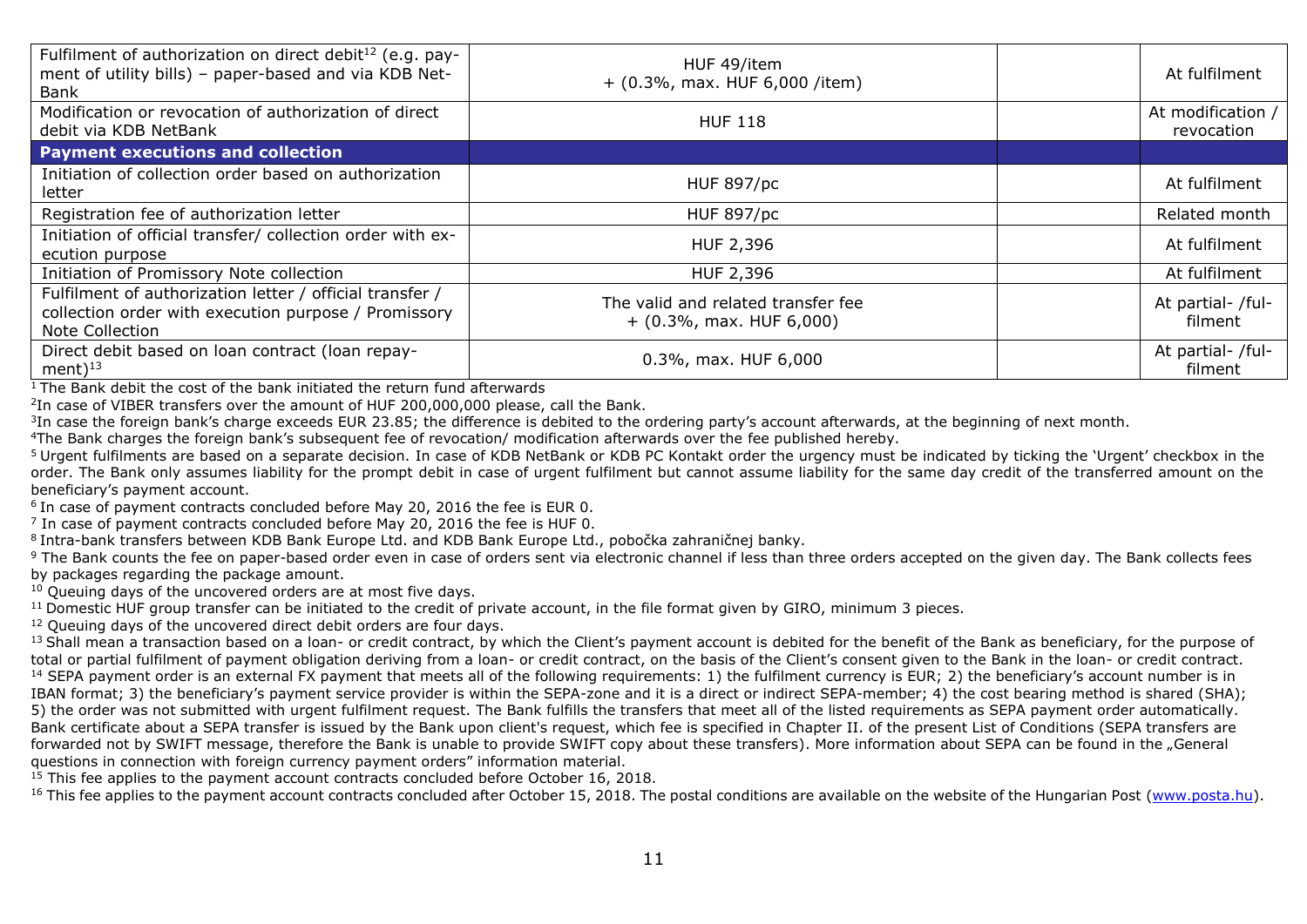The Bank introduces the following promotional offer from  $1<sup>st</sup>$  January 2019: in case of transfer to restricted payment account of Széchenyi Holiday Card (SZÉP) card), the "+ (0.3% max. HUF 6,000)" part of transfer fee is not charged at all. The promotional offer is valid until the Bank revokes it unilaterally.

Provisions for payment orders submitted via KDB NetBank service laid down in List of Conditions or in a specific contract concluded between Bank and Client shall apply to fees, amount and calculation formula of fees, due date of fees, applicable exchange rate, cut-off times and fulfillment dates and other conditions for payment orders submitted via KDB API channel.

In case of external HUF transfer initiated via electronic channel the transactional limit is to be HUF 5,000,000,000. Instant domestic HUF payment order can only be sent up to HUF 10 million. Bank can receive instant domestic HUF payment orders of up to HUF 10 million.

#### **Payment order applying conversion shall be fulfilled by the Bank only if the cover of the order and that of the remuneration for the service are available. The Bank is entitled for a collateral which exceeds by up to 10% the amount of payment order and service fee calculated into the currency of the account to be debited. The cover shall be blocked till the fulfilment of payment order.**

Payment transactions regardless of its currency, with or without conversion, provided within the EEA, where both the payer's and the payee's payment service providers are, or the sole payment service provider in the payment transaction is, located therein, the payee pays the charges levied by his payment service provider, and the payer pays the charges levied by his payment service provider. In this case the cost bearing method must be "SHA" (shared).

The modification or revocation of a transfer order to an EEA state is not allowed after its acceptance (processing).

The Bank refuses the presented transfer order – in compliance with the General Terms and conditions regarding payment accounts, payment services and deposits – in case the necessary cover needed for the fulfilment of that and for the debit of the charge is not available on the account determined in the payment order on the takeover day till the end of Opening Hours. In case of such domestic HUF transfer for which the cut-off time is earlier than 16:00, the Bank is entitled to refuse the payment order submitted until the cut-off time for which the necessary cover needed for the fulfilment is not available on the account determined in the payment order at 16:00.

The paper-based HUF payment orders without cover are returned – in lack of other instruction from the customer - by post or rent post-box after two working days counted from the taking over. The customer will be notified within two days in case the foreign currency payment orders initiated via electronic channels are not to be fulfilled due to the lack of cover.

#### <span id="page-11-0"></span>**IV. Electronic Banking Services**

| <b>E-banking service charges</b>                                                                           | <b>Current account</b> | Due date                      |
|------------------------------------------------------------------------------------------------------------|------------------------|-------------------------------|
| KDB Kontakt (Call Center) code request                                                                     | HUF 0                  |                               |
| KDB PC Kontakt Midi service (sales of this product<br>was discontinued from January 13, 2018) <sup>1</sup> |                        |                               |
| Contracting fee                                                                                            | <b>HUF 5,000+VAT</b>   | Last working day of the month |
| Monthly fee                                                                                                | <b>HUF 1,557+VAT</b>   | Last working day of the month |
| <b>KDB PC Kontakt service1</b>                                                                             |                        |                               |
| Contracting fee                                                                                            | <b>HUF 9,586+VAT</b>   | Last working day of the month |
| Monthly fee                                                                                                | <b>HUF 2,995+VAT</b>   | Last working day of the month |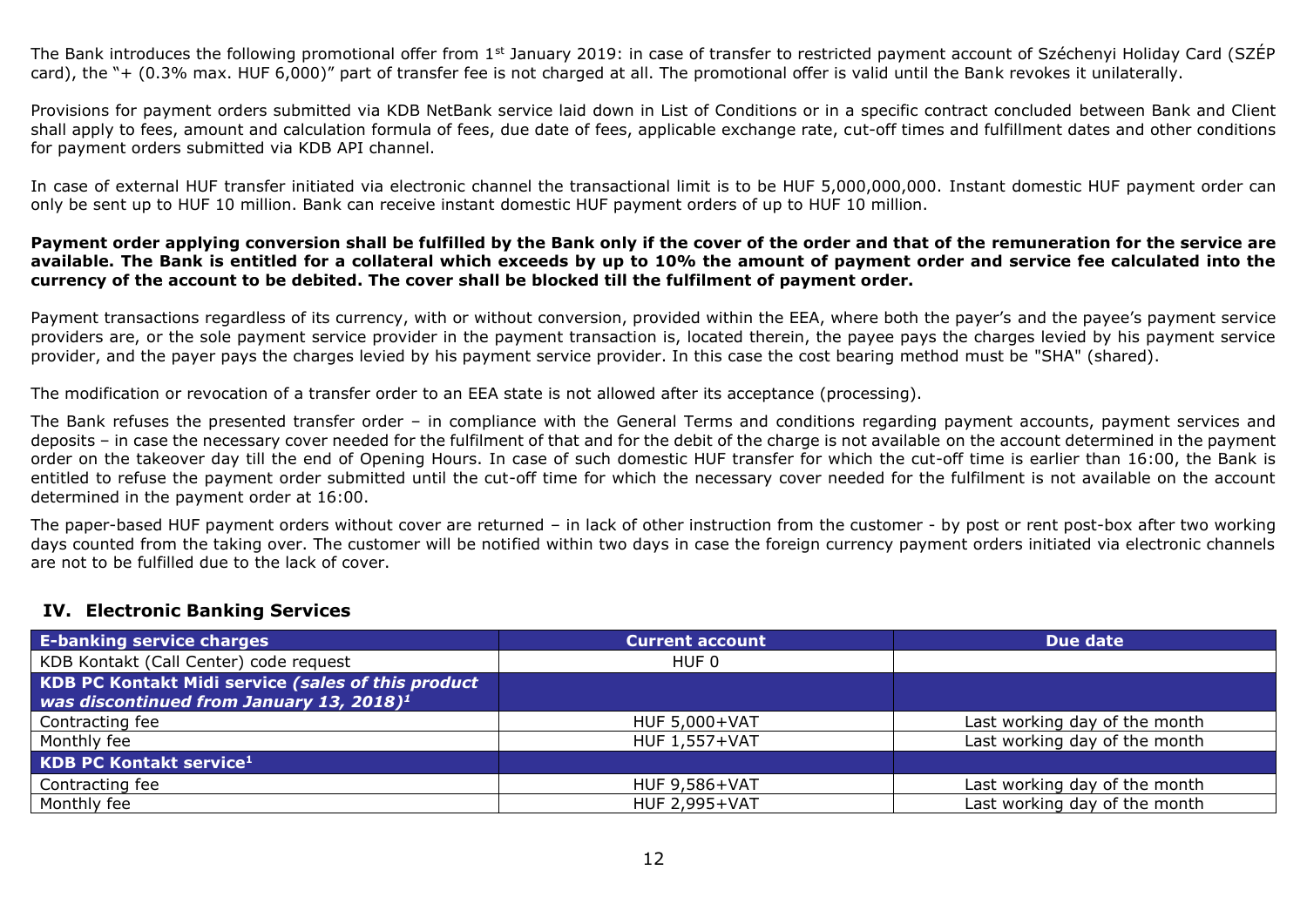| Authentication tool (ViCA) registration fee                                          | Promotional offer (discounted fee):<br>HUF 0/each registered user <sup>2</sup> | At fulfilment                 |
|--------------------------------------------------------------------------------------|--------------------------------------------------------------------------------|-------------------------------|
| Replacement of authentication tool (ViCA) (request for<br>new registration password) | Promotional offer (discounted fee):<br>HUF 0/each registered user <sup>3</sup> | At fulfilment                 |
| Reactivation of blocked authentication tool (ViCA) due to<br>the user's fault        | Promotional offer (discounted fee):<br>HUF 0/each registered user <sup>4</sup> | At fulfilment                 |
| <b>KDB NetBank service</b>                                                           |                                                                                |                               |
| KDB NetBank Info package                                                             | HUF <sub>0</sub>                                                               |                               |
| KDB NetBank Active package                                                           | HUF <sub>0</sub>                                                               |                               |
| Authentication tool (ViCA) registration fee                                          | Promotional offer (discounted fee):<br>HUF 0/each registered user <sup>2</sup> | At fulfilment                 |
| Replacement of authentication tool (ViCA) (request for<br>new registration password) | Promotional offer (discounted fee):<br>HUF 0/each registered user $3$          | At fulfilment                 |
| Reactivation of blocked authentication tool (ViCA) due to<br>the user's fault        | Promotional offer (discounted fee):<br>HUF 0/each registered user <sup>4</sup> | At fulfilment                 |
| <b>SMS service (as per account and bankcard)</b>                                     |                                                                                |                               |
| Full SMS service (credits and debits)                                                | HUF 1,557/month                                                                | Last working day of the month |
| Mini SMS service (only debits)                                                       | HUF 1,198/month                                                                | Last working day of the month |
| Bankcard Security SMS (Bankcard debits)                                              | Included in annual fee of the bankcard                                         |                               |

 $1$  KDB PC Kontakt Midi service with limited functionality and KDB PC Kontakt Max service with full functionality have been merged into one service from January 13, 2018. The Bank unified the name of KDB PC Kontakt Midi and KDB PC Kontakt Max services under the name of KDB PC Kontakt service accordingly. The Bank only provides the full functionality KDB PC Kontakt service from this day. Clients previously contracted for the KDB PC Kontakt Midi service became eligible for the KDB PC Kontakt service with full functionality under the present applied monthly fee from this day.

<sup>2</sup> The regular fee of this item is one-time HUF 1,719 for the case of first successful registration of a given user. During the promotional period the Bank charges the discounted fee announced in this List of Conditions instead of the regular fee. The promotional offer is valid until the Bank revokes it unilaterally. This fee applies to the KDB NetBank/KDB PC Kontakt service contracts concluded after September 21, 2018, and to those KDB NetBank/KDB PC Kontakt service contracts that concluded prior to this date but was modified bilaterally after September 21, 2018.

 $3$  The regular fee of this item is one-time HUF 1.719/replacement for a given user. During the promotional period the Bank charges the discounted fee announced in this List of Conditions instead of the regular fee. The promotional offer is valid until the Bank revokes it unilaterally. This fee applies to the KDB NetBank/KDB PC Kontakt service contracts concluded after September 21, 2018, and to those KDB NetBank/KDB PC Kontakt service contracts that concluded prior to this date but was modified bilaterally after September 21, 2018.

<sup>4</sup> The regular fee of this item is one-time HUF 1,719/reactivation for a given user. During the promotional period the Bank charges the discounted fee announced in this List of Conditions instead of the regular fee. The promotional offer is valid until the Bank revokes it unilaterally. This fee applies to the KDB NetBank/KDB PC Kontakt service contracts concluded after September 21, 2018, and to those KDB NetBank/KDB PC Kontakt service contracts that concluded prior to this date but was modified bilaterally after September 21, 2018.

Daily maximal limits of transactions given through KDB Kontakt services are HUF 1,000,000; EUR 3,600; USD 5,000. Deposit fixing/breaking, transfer between own accounts: there is no limit.

#### <span id="page-12-0"></span>**V. Conversions and Exchange Rates**

The Bank applies buying rate in case the account to be debited is a foreign exchange account and selling rate in case the account to be debited is a HUF account for transfer between foreign exchange and HUF accounts. For transfers between accounts managed in different foreign exchanges (e.g. USD and EUR accounts)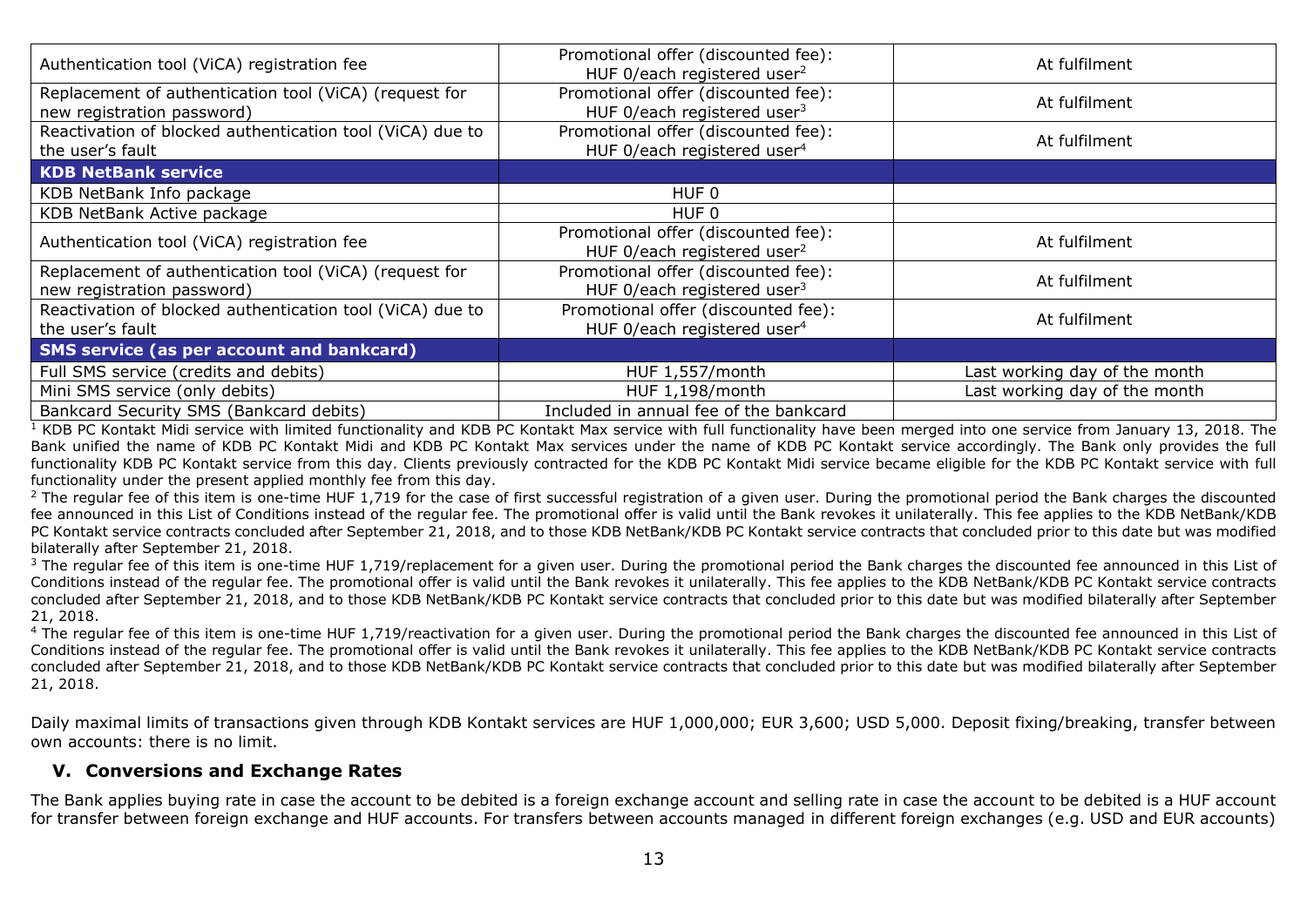- in case the Bank does not apply cross-currency exchange rates – the exchange will be made as follows: the amount to be debited is to be exchanged to HUF on buying rate and then the HUF amount is to be converted on selling rate of the foreign exchange in which the account to be credited is managed. The conversion is made by usage of buying rate in case of credit foreign exchange amount onto HUF account and selling rate in case of credit HUF onto foreign exchange account.

In case of cash desk transactions the foreign currency payment-in to HUF account and HUF payments from foreign currency account is converted on buying rate and the HUF payment-out to foreign currency account and foreign currency payment-out from HUF account is converted on selling rate.

#### *Referential exchange rates fixed by the Bank:*

#### **1. Cash exchange rate**

Exchange rate applied in case of conversion at cash-desk and T-day (prompt) conversion between accounts of different clients of the Bank, during Cash-Desk Hours.

**Cancellation of executed conversion** can be made by a reversal transaction only at buying cash exchange rate valid for the given currency during Cash-Desk Hours on the same day on basis of the written claim of the client.

Exchange rates are fixed banking day between 8:00-8:30 a.m., but if reasonable by market exchange rate movements, **more exchange rate fixing can be made within one day** (the rate valid at the time of taking over the order shall be applied for). Exchange rate is valid from its publication until the next fixing.

#### **2. Account conversion rate – (T day)**

Exchange rate applied in case of

- a) T-day (prompt) conversion between the clients' own accounts, or
- b) HUF credit of foreign exchange amounts arriving on HUF accounts from outside of the Bank or
- c) foreign exchange credit of HUF amounts arriving on foreign exchange accounts from outside of the Bank or
- d) Domestic payment transactions sent via electronic channels involving only one currency conversion between EUR and HUF;
- e) Internal payment transactions involving only one currency conversion between EUR and HUF;
- f) intra-EEA payment transactions involving only one currency conversion between EUR and HUF, provided that the conversion is carried out in Hungary and the intra-EEA transfer takes place in EUR.

In case of transactions determined in point f) the account conversion rate published at first on the next banking day shall be applied regarding the orders forwarded from 09:30 a.m..

**Cancellation of executed conversion** can be made by a reversal transaction only at a market exchange rate given by the Bank (Treasury) on basis of the written claim of a client or in case the client has a valid KDB Kontakt service contract than via call center after electronic identification.

Exchange rates are fixed banking day between 8:00-8:30 a.m. and between 4:00-4:30 p.m., but if reasonable by market exchange rate movements, **more exchange rate fixing can be made within one day** (the rate valid at the time of processing of the order shall be applied for). Exchange rate is valid from its publication until the next fixing.

#### **3. Foreign exchange rate – (T+2 rate)**

Exchange rate - valid for T+2 day fixed by the Bank on the day of order - applied for spot day (T+2 day) conversions between accounts.

**The orders' cut-off time** is defined by the point "Execution of Payment Orders" of present List of Conditions.

**Cancellation of executed conversion** can be made by a reversal transaction only on basis of a written claim or claim sent in via KDB NetBank/ KDB PC Kontakt after electronic identification

- $\circ$  till 9.30 a.m. at original exchange rate
- $\circ$  after 9.30 a.m. at valid market exchange rate fixed by the Bank (Treasury)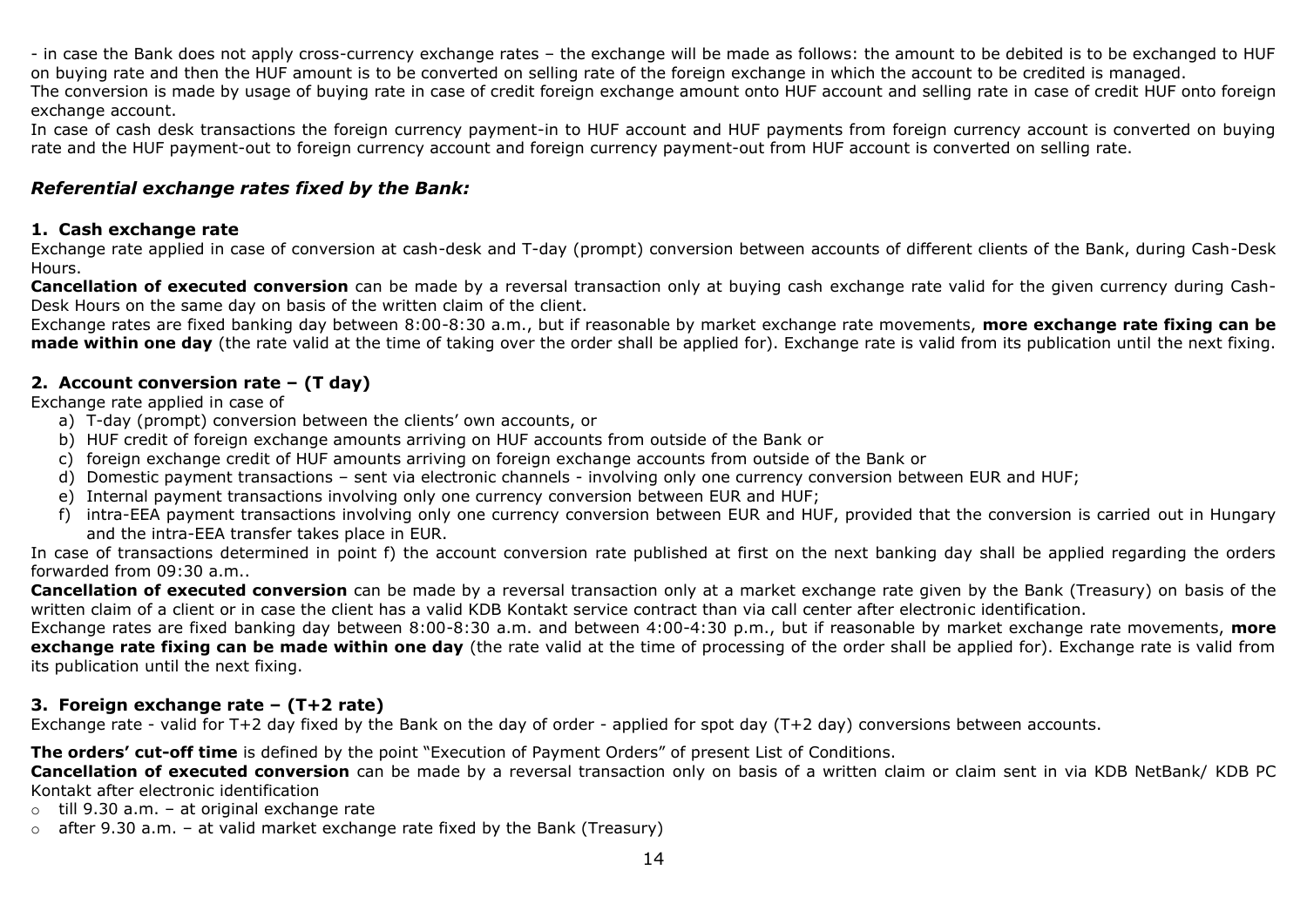Exchange rates are fixed banking day between 10:30-11:00 a.m. **There is only one foreign exchange rate fixing in a day.** Exchange rate is valid from its publication until the next fixing.

#### **4. Special exchange rate fixing**

The Clients of the Bank are entitled to ask for a special exchange rate if the amount of the conversion order is at least EUR, USD 50,000 (or equivalent in other currency) or over within open hours (MON-THU: 9.00-15.00, FRI: 9.00-14.30).

(The difference of special exchange rate from the announced rates can be positive or negative as it is quoted on basis of actual market prices)

If – for the request of the Client – the Bank offers a special exchange rate, the Bank is only obliged to transact on the offered special exchange rate if before the transaction the cover amount needed for the conversion is available on the debitable account, and the Client freely disposes over the cover amount. In lack of this condition, the special exchange rate offered by the Bank is only for information purpose, on which Bank is not obliged to execute the conversion. The settlement date can be chosen by the client: T, T+1 or T+2. **Cancellation of executed conversion** can be made by a reversal transaction only on basis of a written claim or claim sent in via KDB NetBank/ KDB PC Kontakt at valid market exchange rate fixed by the Treasury.

#### <span id="page-14-0"></span>**VI. Cash services**

| <b>HUF</b>                                            |                                                                                                      |                                                  |                                               | <b>Exchange</b><br>rate | Due date      |
|-------------------------------------------------------|------------------------------------------------------------------------------------------------------|--------------------------------------------------|-----------------------------------------------|-------------------------|---------------|
| Cash deposit                                          |                                                                                                      |                                                  | 0.059% min. HUF 237                           |                         | At fulfilment |
| Chief Cash Desk ser-                                  | HUF 30,000,000-59,999,999                                                                            |                                                  | 0.20%                                         |                         | At fulfilment |
| vice $fee1$                                           | HUF 60,000,000 -                                                                                     |                                                  | 0.30%                                         |                         |               |
| Cash deposit on capital account                       |                                                                                                      |                                                  | HUF <sub>0</sub>                              |                         |               |
|                                                       | Bulk cash deposit- minimum amount HUF 1,000,000                                                      |                                                  | 0.25%                                         |                         | At fulfilment |
| Cash deposit on depository account <sup>4</sup>       |                                                                                                      |                                                  | HUF 0                                         |                         |               |
|                                                       | Separate charge for coin processing in case of de-<br>posit/withdrawal of more than 15 coins per day | HUF 2/coin                                       |                                               |                         | At fulfilment |
| Interchange of banknotes (exchange) <sup>5</sup>      |                                                                                                      | 3% of the nominal value of<br>the paid banknotes | 10% of the nominal value of<br>the paid coins |                         | At fulfilment |
| Interchange of coins (exchange) <sup>5</sup>          |                                                                                                      | 10% of the nominal value of the changed coins    |                                               |                         | At fulfilment |
| smaller than HUF 10,000 exceed 50 pieces <sup>2</sup> | Extra charge payable in case cash deposit of banknotes                                               | HUF 10/pc                                        |                                               |                         | At fulfilment |
| Cash withdrawal from depository account <sup>4</sup>  |                                                                                                      | HUF 0                                            |                                               |                         |               |
| Cash withdrawal                                       |                                                                                                      | 0.237% min. HUF 356 + $0.6\%$                    |                                               |                         | At fulfilment |
| Other currency $3$                                    |                                                                                                      |                                                  |                                               |                         |               |
| Cash deposit                                          |                                                                                                      |                                                  |                                               |                         |               |
|                                                       |                                                                                                      | <b>Till EUR/USD 25,000</b>                       | 0.25% min. EUR 1                              |                         |               |
| USD / EUR                                             |                                                                                                      | Over EUR/USD 25,000                              | 0.50%                                         | Acc. conv. rate         | At fulfilment |
|                                                       |                                                                                                      | Till CHF/GBP 25,000                              | 0.50% min. EUR 2                              |                         |               |
| CHF / GBP                                             |                                                                                                      | Over CHF/GBP 25,000                              | 1.00%                                         | Acc. conv. rate         | At fulfilment |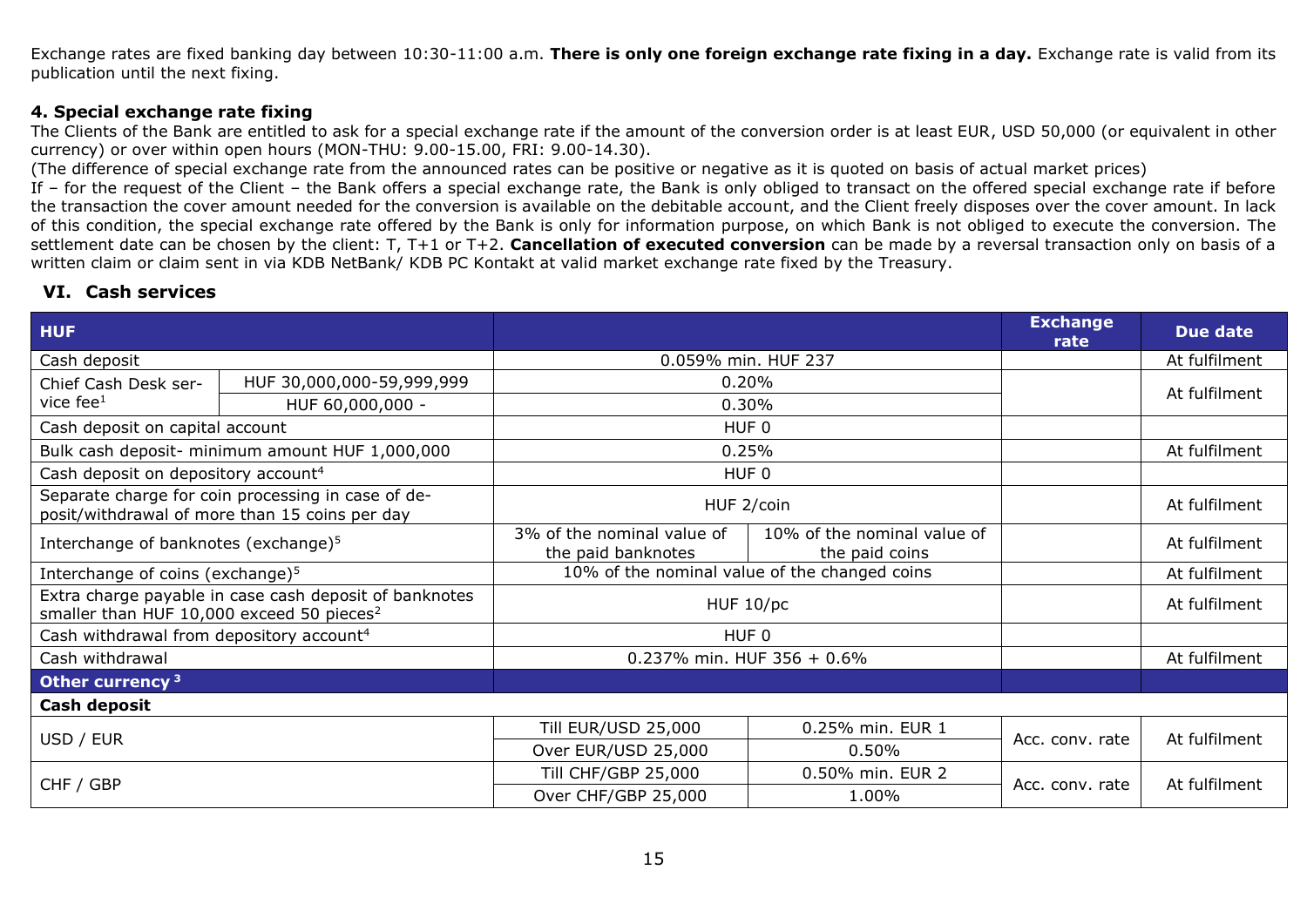|                                                                                                                      | EUR/USD 100,000-199,999                      | 0.20%    |                 |               |
|----------------------------------------------------------------------------------------------------------------------|----------------------------------------------|----------|-----------------|---------------|
| Chief Cash Desk service fee <sup>1</sup>                                                                             | Over EUR/USD 200,000                         | 0.30%    |                 | At fulfilment |
| Cash deposit on capital account                                                                                      | EUR <sub>0</sub>                             |          |                 |               |
| EUR/USD cash process charge over 100 pcs of bank-<br>notes <sup>2</sup>                                              | EUR 0.10/pc                                  |          | Acc. conv. rate | At fulfilment |
| Bulk cash deposit - min. amount CHF/EUR/GBP/USD                                                                      | EUR/USD                                      | 0.30%    |                 | At fulfilment |
| 4,000                                                                                                                | CHF/GBP                                      | $0.60\%$ |                 |               |
| Extra charge payable in case cash deposit of banknotes<br>smaller than EUR/CHF/USD 50 exceeds 50 pieces <sup>2</sup> | EUR 0.10/pc                                  |          | Acc. conv. rate | At fulfilment |
| <b>Cash withdrawal</b>                                                                                               |                                              |          |                 |               |
| USD / EUR                                                                                                            | 0.594% min. EUR 2.37 + 0.6%                  |          | Acc. conv. rate | At fulfilment |
| Other currency                                                                                                       | 0.891% min. EUR 2.37 + 0.6%                  |          | Acc. conv. rate | At fulfilment |
| <b>Other fees</b>                                                                                                    |                                              |          |                 |               |
| Process charge of night safety box                                                                                   | Same as fee of bulk cash deposit process fee |          |                 | At fulfilment |

 $1$ Cash transactions started within two hours shall be considered as one transaction from the fee point of view.

<sup>2</sup> Calculated and debited by client, by day

<sup>3</sup> Foreign currency coin pay-in and withdrawal is not possible.

<sup>4</sup>For lawyers, notaries, executors in compliance with the related legal regulation

<sup>5</sup>Detailed regulations regarding the exchange of banknotes and coins are included in the Bank's "Announcement on the replacement and exchange of bank notes and coins".

The Bank provides cash services exclusively in currency HUF, CHF, EUR, GBP and USD. The Bank has the right to reject the cash payments-in over HUF 10,000,000 or USD/EUR 50,000 due to lack of sufficient capacity for processing and storing.

#### **1. Preliminary notice for cash request**

Cash withdrawals within one day over HUF 1 million or equivalent FCY are to be announced to Bank one business day in advance by fax. In case of over HUF 10 Mio or equivalent FCY, the request has to be made 2 business days before. We only accept the written orders with authorised signature on the required day up to 10 a.m. Even if the customers do not pick up the cash on the ordered day, the bank charges their account with the withdrawal fee. In case of cash withdrawal in FCY, different from HUF, USD and EUR, we request a 3-day notice. In urgent case the client can withdraw money according to the single judgement of the Bank with an additional extra withdrawal fee, which is 0.237% for HUF and 0.594% for FCY.

The Bank keeps the right of rejection taking coins in foreign currencies.

#### **2. Deposit Services**

Interest rates are contained in the valid Announcement on Deposit Interest Rates of the Bank which is an inseparable part of the Condition List and can be found in customer service areas and on website of the Bank. In case the interest rates published in the Announcement on Deposit Interest Rates are connected to referential interest rates the Bank has the right to modify the announced interest rates in case of any change in the referential rate. The Bank shall publish the new Announcement on Deposit Interest Rates one day prior to coming into force on its website and in open areas. In any other cases the point I.1 is to be the relevant.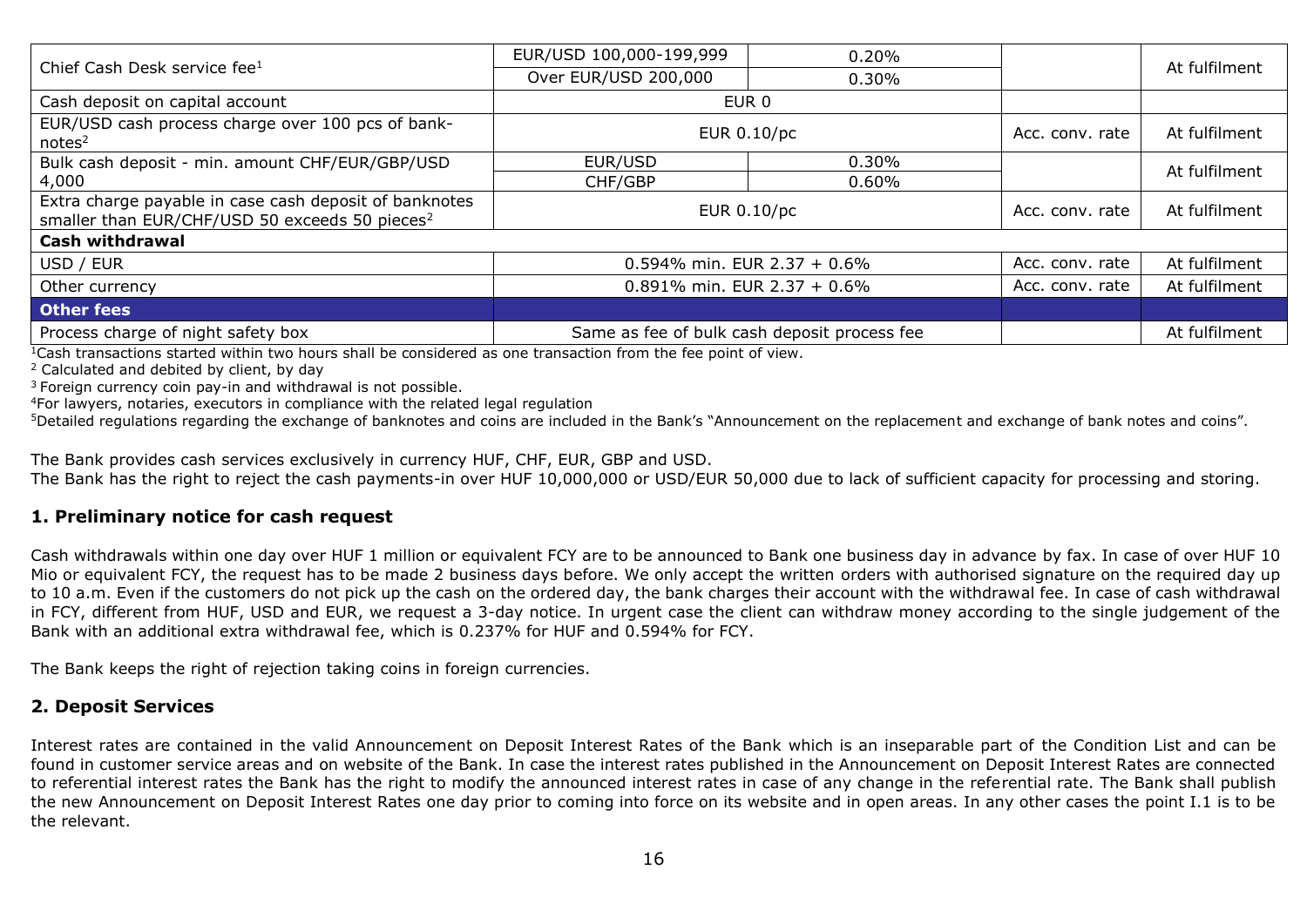- The Bank keeps the right of interest changing.
- The interest are stipulated per annum, their settlement is as follows:
	- $\triangleright$  In case of current account quarterly, on the last working day of the quarter of year.
	- $\triangleright$  In case of term deposit at the end of the term
	- The first day of computation of interest rate is the day of the crediting to the account. The last day of computation is the calendar day preceding the day of the maturity/early-termination.
- To make term deposit opening of a current account is necessary.
- In case of cancellation of a term deposit the Bank calculates sight deposit interest rate valid at cancellation from the last rollover date.
- In case of term deposit partly cancellation is not possible.

Calculation method of interest: interest = (Fixed amount  $*$  number of days  $*$  interest rate)/(360 $*100$ )

## <span id="page-16-0"></span>**VII. Trade finance**

| Letters of Credit <sup>1</sup>                                                                                      |                                                 |
|---------------------------------------------------------------------------------------------------------------------|-------------------------------------------------|
| <b>Import</b>                                                                                                       |                                                 |
| Opening/increasing a Letter of Credit after each started month for the full period <sup>2</sup>                     | 0.12%, min. EUR 30                              |
| Other amendment not concerning the amount of the Letter of Credit <sup>2</sup>                                      | <b>EUR 25</b>                                   |
| Availment                                                                                                           | 0.20%, min. EUR 25                              |
| Payment of the amount of Availment <sup>2</sup>                                                                     | $0.15\%$ , min. EUR 10 + (0.3%, max. HUF 6,000) |
| Cancellation                                                                                                        | <b>EUR 25</b>                                   |
| Export <sup>2</sup>                                                                                                 |                                                 |
| Pre-advising                                                                                                        | EUR <sub>5</sub>                                |
| Advising without our engagement                                                                                     | 0.15%<br>min. EUR 25<br>max. EUR 500            |
| Confirming an L/C charged additionally, for the whole period of our engagement, rate per month or a<br>part thereof | 0.12%, min. EUR 25                              |
| Other amendment not concerning the amount of the Letter of Credit                                                   | <b>EUR 25</b>                                   |
| Availment                                                                                                           | 0.20%, min. EUR 25                              |
| Cancellation                                                                                                        | <b>EUR 25</b>                                   |
| Forwarding an L/C to another Bank                                                                                   | HUF 15,000/EUR 60                               |
| Discounting of endorsable documents                                                                                 | On basis of special agreement                   |
| <b>Documentary Collection<sup>2</sup></b>                                                                           |                                                 |
| Clean collection (cheque, Bill of Exchange)                                                                         | 0.25%, min. EUR 15                              |
| Delivery of collection documents against payment or acceptance of a Bill of Exchange                                | 0.25%, min. EUR 15                              |
| Giving of document without payment, collection cancellation                                                         | 0.10%, min. EUR 15                              |
| Release of goods sent to our address or disposal                                                                    | 0.30%, min. EUR 15                              |
| Cancellation                                                                                                        | 0.125%, min. EUR 15                             |
| Correspondence                                                                                                      | <b>EUR 15</b>                                   |
| Modification (extension)                                                                                            | <b>EUR 15</b>                                   |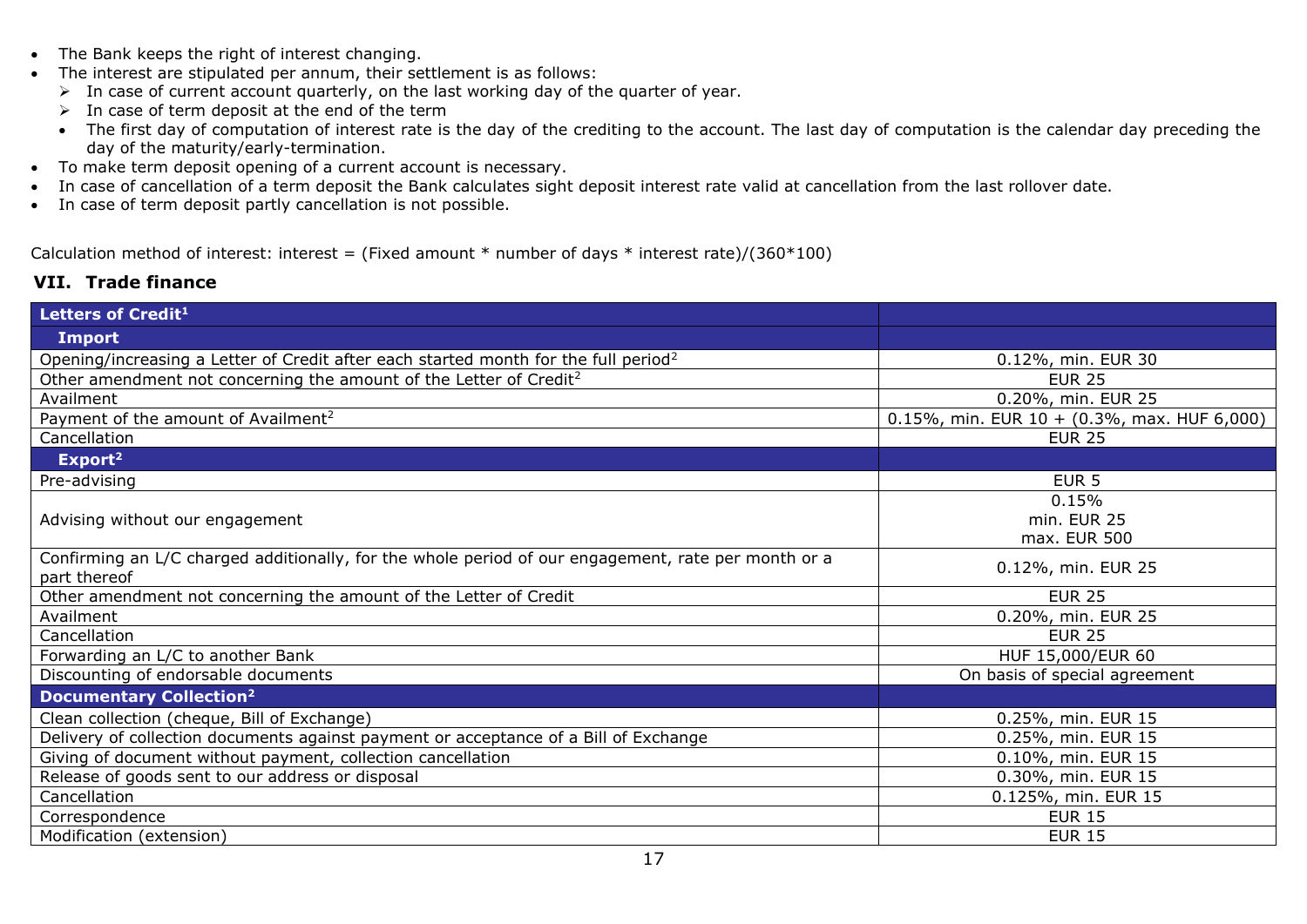| Forwarding the collection to other bank                                                                | <b>EUR 15</b>                                             |
|--------------------------------------------------------------------------------------------------------|-----------------------------------------------------------|
| Guarantees <sup>2,3</sup>                                                                              |                                                           |
| Advising a guarantee/liability without our engagement                                                  | 0.15%, min. HUF 15,000                                    |
| Issuing and increasing of a guarantee by us for the whole period of validity, after each started month | 0.15%, min. HUF 15,000                                    |
| Commission of claimed guarantee                                                                        | 0.20%, min. HUF 50,000 +<br>$(0.3\%$ , max. HUF $6,000$ ) |
| Modification (in case it does not concern the amount of the guarantee), cancellation                   | <b>EUR 20</b>                                             |
| Issuance of guarantee with a text different from our bank's usage                                      | HUF 15,000 / EUR 60                                       |
| Other fees connecting to trade finance                                                                 |                                                           |
| Posting fee                                                                                            |                                                           |
| Domestic                                                                                               | EUR <sub>3</sub>                                          |
| Inside Europe                                                                                          | <b>EUR 10</b>                                             |
| Outside Europe                                                                                         | <b>EUR 15</b>                                             |

 $1$  Subject to the latest issue of Uniform Rules issued by the International Chamber of Commerce, Paris. In case of discrepant documents an extra EUR 50 is to be debited.

 $2$  The Bank presently does not charge communication fee above the stipulated commission.

 $3$  Except for guarantees substituting Documentary Credits for which the commission table for Letters of Credit is relevant.

In case of opening of a Letter of Credit the commissioner must fix a term deposit in the amount of 105% of the Letter of Credit for the full tenor. (In case of postponed payment the cover must be fixed till the date following the due date of last payment) In case of the currency of the deposit being in collateral is different; the amount of the cover shall reach 120% of the Letter of Credit amount.

The Bank undertakes to issue guarantees within 3 working days.

#### <span id="page-17-0"></span>**VIII. Method of raising complaints**

We do our best to have our customers satisfied with our services. On the contrary, a complaint can arise which is to be solved by our colleagues within the shortest time. In case it is not possible, our customers can raise complaints by phone (+36 1 473 4440, +36 1 374 9990, between 7 a.m. and 8 p.m. on working days), via telefax (+36 1 328 5411), in an e-mail [\(complaint@kdbbank.eu\)](mailto:complaint@kdbbank.eu), in a postal letter (address: 1054 Budapest, Bajcsy-Zsilinszky street 42-46.) or personally in our branch offices. In case the Bank does not give **satisfactory solution, the complaint can be given to the National Bank of Hungary through** internet [\(ugyfelszolgalat@mnb.hu\)](mailto:ugyfelszolgalat@mnb.hu) or in a postal letter (H-1534 Budapest BKKP P. O. Box 777.)

#### <span id="page-17-1"></span>**IX. VISA CHIP Business Card**

| <b>Account currency</b>                         | <b>HUF, EUR, USD</b>             | Due date                                             |
|-------------------------------------------------|----------------------------------|------------------------------------------------------|
| Card issuance fee                               | HUF 16,054                       | $1st$ working day in the month after pro-<br>ducina  |
| Yearly fee from the 2nd year                    | HUF 16,054                       | $1st$ working day in $13th$ month after is-<br>suing |
| Bankcard take over in our bank's branch offices | HUF 0                            |                                                      |
| Postal charges of bankcard / PIN code to inland | HUF 1,019                        |                                                      |
| Postal charges of bankcard / PIN code abroad    | by FedEx / Hungarian Post tariff |                                                      |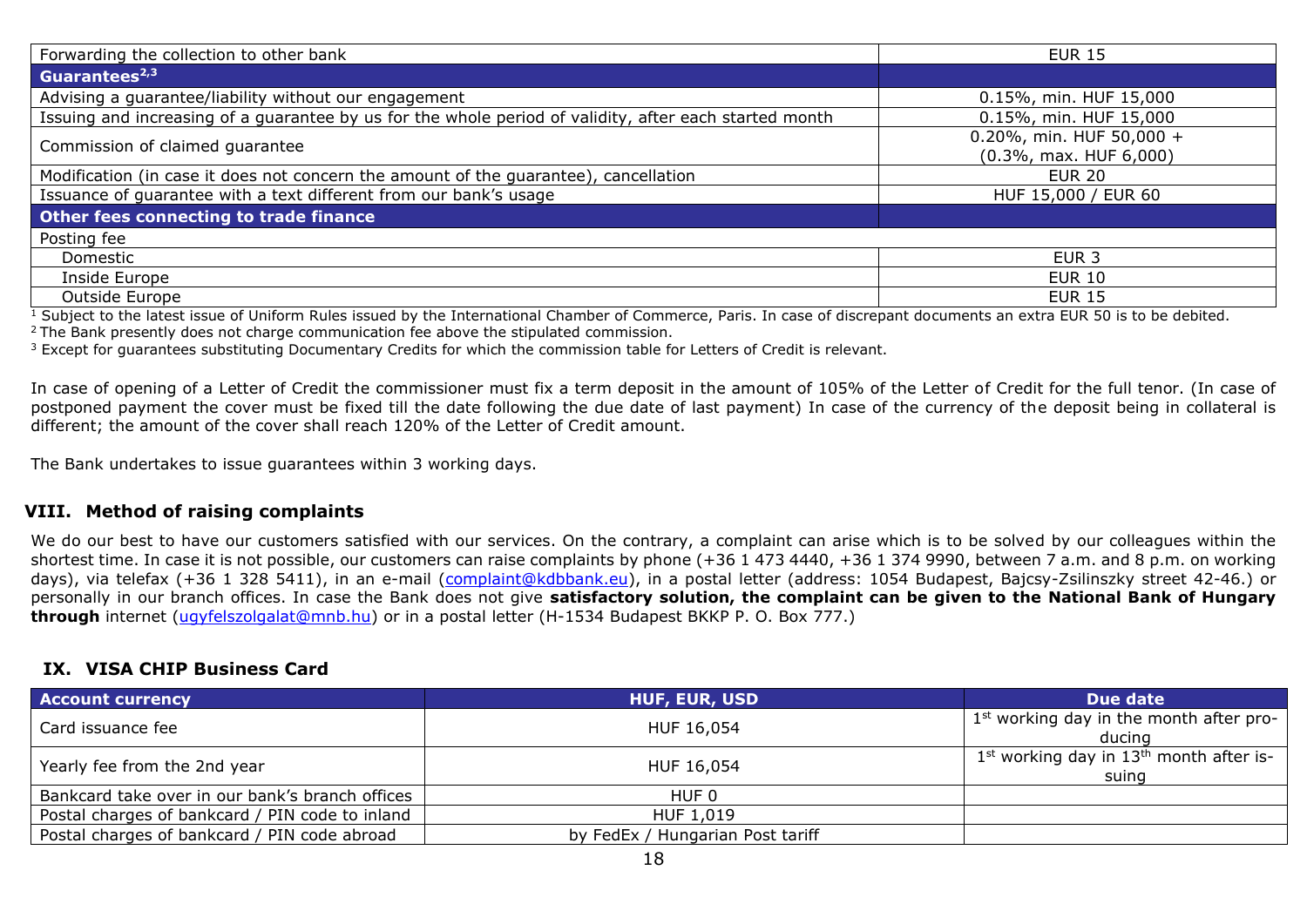| Storage of bankcard / PIN code                                                | HUF 237/month                                               |                                                |
|-------------------------------------------------------------------------------|-------------------------------------------------------------|------------------------------------------------|
| Charges of repeated posting of bankcard / PIN                                 | HUF 1,189                                                   |                                                |
| code                                                                          |                                                             |                                                |
| Card reissue fee                                                              | <b>HUF 2,378</b>                                            | At fulfilment                                  |
| Reprint of PIN code                                                           | <b>HUF 594</b>                                              | At fulfilment                                  |
| Card expiration date                                                          | 3 years                                                     |                                                |
| Card emergency issuance fee (10 working                                       | <b>HUF 4,162</b>                                            | At fulfilment                                  |
| days)                                                                         |                                                             |                                                |
| Bankcard cancellation fee                                                     | HUF 0                                                       | At fulfilment                                  |
| Min. opening balance <sup>1</sup>                                             | HUF 50,000                                                  |                                                |
| 24-hour cash withdrawal limit <sup>2</sup> (default setting)                  | HUF 200,000 / EUR 800 / USD 1,000                           |                                                |
| Maximum available 24-hour cash withdrawal<br>limit <sup>2</sup>               | HUF 1,000,000 / EUR 4,000 / USD 5,000                       |                                                |
| 24-hour cash withdrawal transaction limit <sup>2</sup> (de-<br>fault setting) | 3 pcs                                                       |                                                |
| Maximum available 24-hour cash withdrawal<br>transaction limit <sup>2</sup>   | 6 pcs                                                       |                                                |
| 24-hour purchase limit <sup>2</sup> (default setting)                         | HUF 200,000 / EUR 800 / USD 1,000                           |                                                |
| Maximum available 24-hour purchase limit <sup>2</sup>                         | HUF 2,000,000 / EUR 8,000 / USD 10,000                      |                                                |
| 24-hour purchase transaction limit <sup>2</sup> (default<br>setting)          | $10$ pcs                                                    |                                                |
| Maximum available 24-hour purchase transac-<br>tion limit <sup>2</sup>        | 20 pcs                                                      |                                                |
| 24-hour virtual limit <sup>3</sup>                                            | HUF 75,000 / EUR 250 / USD 300                              |                                                |
| Maximum available 24-hour virtual limit <sup>3</sup>                          | HUF 400,000 / EUR 1,600 / USD 2,000                         |                                                |
| 24-hour virtual transaction <sup>3</sup> limit                                | 3 pcs                                                       |                                                |
| Maximum available 24-hour virtual transaction <sup>3</sup><br>limit           | $10$ pcs                                                    |                                                |
| <b>Transaction fees</b>                                                       |                                                             |                                                |
| <b>General transactions</b>                                                   |                                                             |                                                |
| Purchase <sup>4</sup>                                                         | Special offer: HUF 0 + 0.3%, max. HUF 800/year <sup>5</sup> | The debit date of transaction amount           |
| Cash withdrawal in own ATM                                                    | HUF 237 + 0.237% min. HUF 475 (+ 0.6%)                      | The debit date of transaction amount           |
| Cash withdrawal in other domestic ATM <sup>6</sup>                            | HUF 237 + 0.237% min. HUF 713 (+ 0.6%)                      | The debit date of transaction amount           |
| Cash withdrawal abroad in ATM (except EUR                                     | HUF 1,427 + 0.118% + 0.6%                                   | The debit date of transaction amount           |
| cash withdrawal abroad in EEA country in ATM)                                 |                                                             |                                                |
| EUR cash withdrawal abroad in EEA country in<br><b>ATM</b>                    | HUF 237 + 0.237% min. HUF 713 (+ 0.6%)                      | The debit date of transaction amount           |
| Limit modification fee                                                        | <b>HUF 178</b>                                              | 1 <sup>st</sup> working day after modification |
| Balance inquiry in Hungary                                                    | <b>HUF 59</b>                                               | The date after inquiry                         |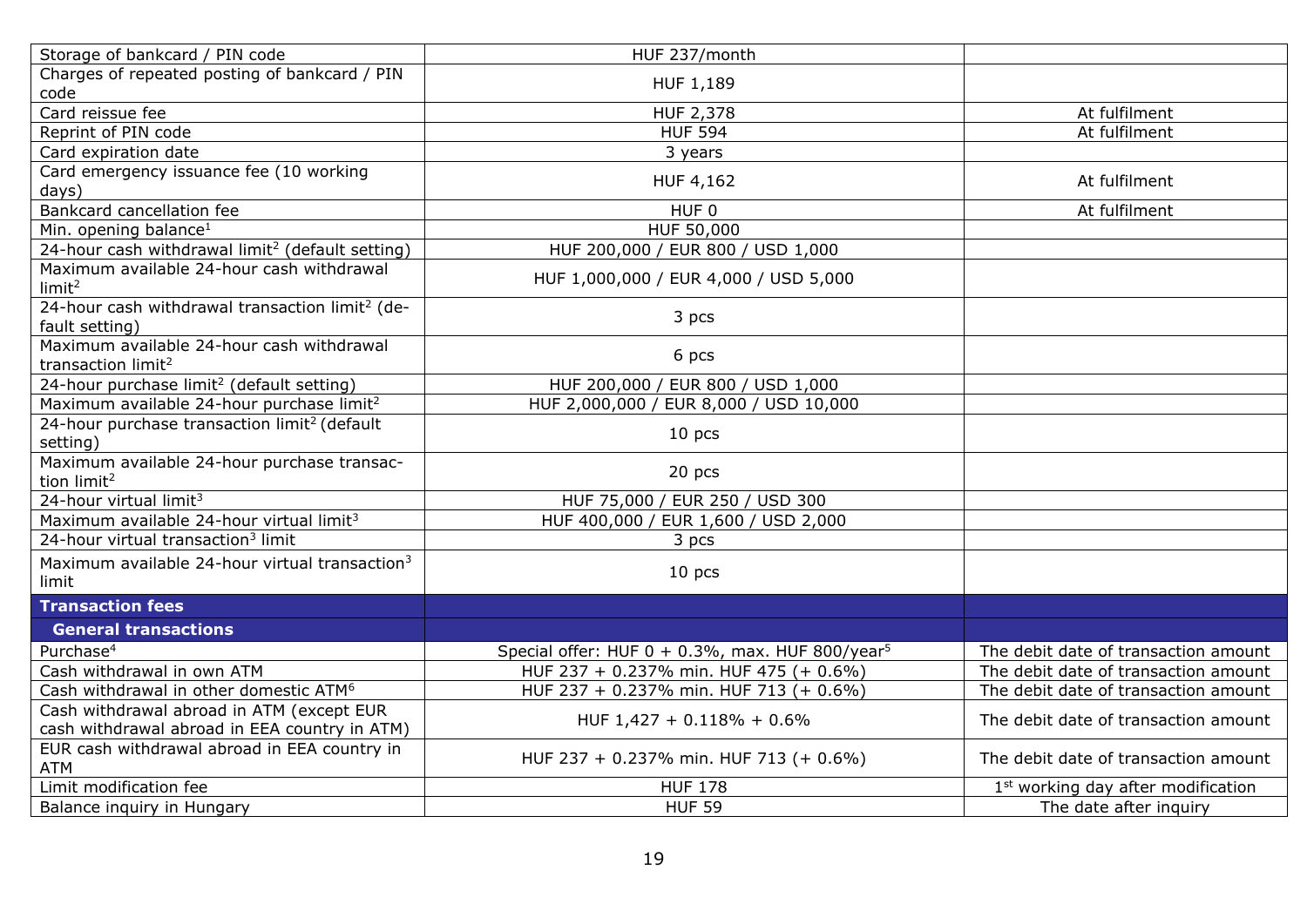| <b>Special transactions</b>                                                                |                                          |                                      |
|--------------------------------------------------------------------------------------------|------------------------------------------|--------------------------------------|
| Cash withdrawal on POS in other bank or Post<br>office                                     | HUF 356 + 0.594% min. HUF 594 (+ 0.6%)   | The debit date of transaction amount |
| Cash withdrawal abroad on POS (except EUR<br>cash withdrawal abroad in EEA country on POS) | HUF 2,378 + $0.118% + 0.6%$              | The debit date of transaction amount |
| EUR cash withdrawal abroad in EEA country on<br><b>POS</b>                                 | HUF 356 + 0.594% min. HUF 594 (+ 0.6%)   | The debit date of transaction amount |
| Other fees                                                                                 |                                          |                                      |
| Emergency card replacement                                                                 | EUR 261.62                               | At fulfilment                        |
| Emergency cash advance                                                                     | EUR 202.16 (max. 1,000 USD can be taken) | At fulfilment                        |
| Receding from emergency card replacement or<br>cash withdrawal                             | <b>EUR 65.40</b>                         |                                      |
| Copy of sales receipt                                                                      | HUF 5,946                                |                                      |
| <b>Extra services and their fees</b>                                                       |                                          |                                      |
| Card security SMS                                                                          | Included                                 |                                      |

 $1$  The Bank may require additional security deposit for the card issues.

<sup>2</sup>LIMIT can be modified upon customer's request as follows only in case of valid card security SMS control:

- Duplicate default settings are available without time limit
	- $\circ$  Limit rising over the double of default settings but at most up to the maximum limit defined by the present List of Condition can be requested only for 15 days long period. After this period the default settings is to be enter into force.
	- o Over the maximum limit defined by the present List of Condition the Bank has the right to permit individually at most for 24 hours the Client's written application on limit increase presented 1 working day before.
- o Lower limits can be requested without any time limit.

Limit modification possibilities (only during the working hours):

- via KDB Kontakt (+36 1 473 4440, +36 1 374 9990)
	- via KDB NetBank (limited)
	- in written form, applied in the KDB Branches

<sup>3</sup> A transaction during which the bankcard physically does not participate in, the bankcard holder provides the bankcard data verbally, in written or electronic way needed for fulfillment of transaction to the merchant. Virtual transaction can be done in letter, by phone (Mo/To transaction) or by purchase via internet (payment settlement of goods or services).

<sup>4</sup> The applied exchange rate is defined by the 9.9 point of the General Terms and Conditions Regarding VISA CHIP Debit Card.

 $5$  The regular fee of the transaction is HUF 0 + 0.3% max. HUF 6.000. The Bank charged the discounted fee announced in List of Conditions instead of regular fee. The special offer is valid until withdrawal. From calculation point of view the renewed and replaced cards are considered as same cards. Same card means the new card issued for the same cardholder in case of lost or stolen and/or expired cards, attached to the same payment account with same card product.

<sup>6</sup> In case of domestic cash withdrawal in foreign currency from other bank's ATM the fee defined for the cash withdrawal from ATM abroad shall be applied.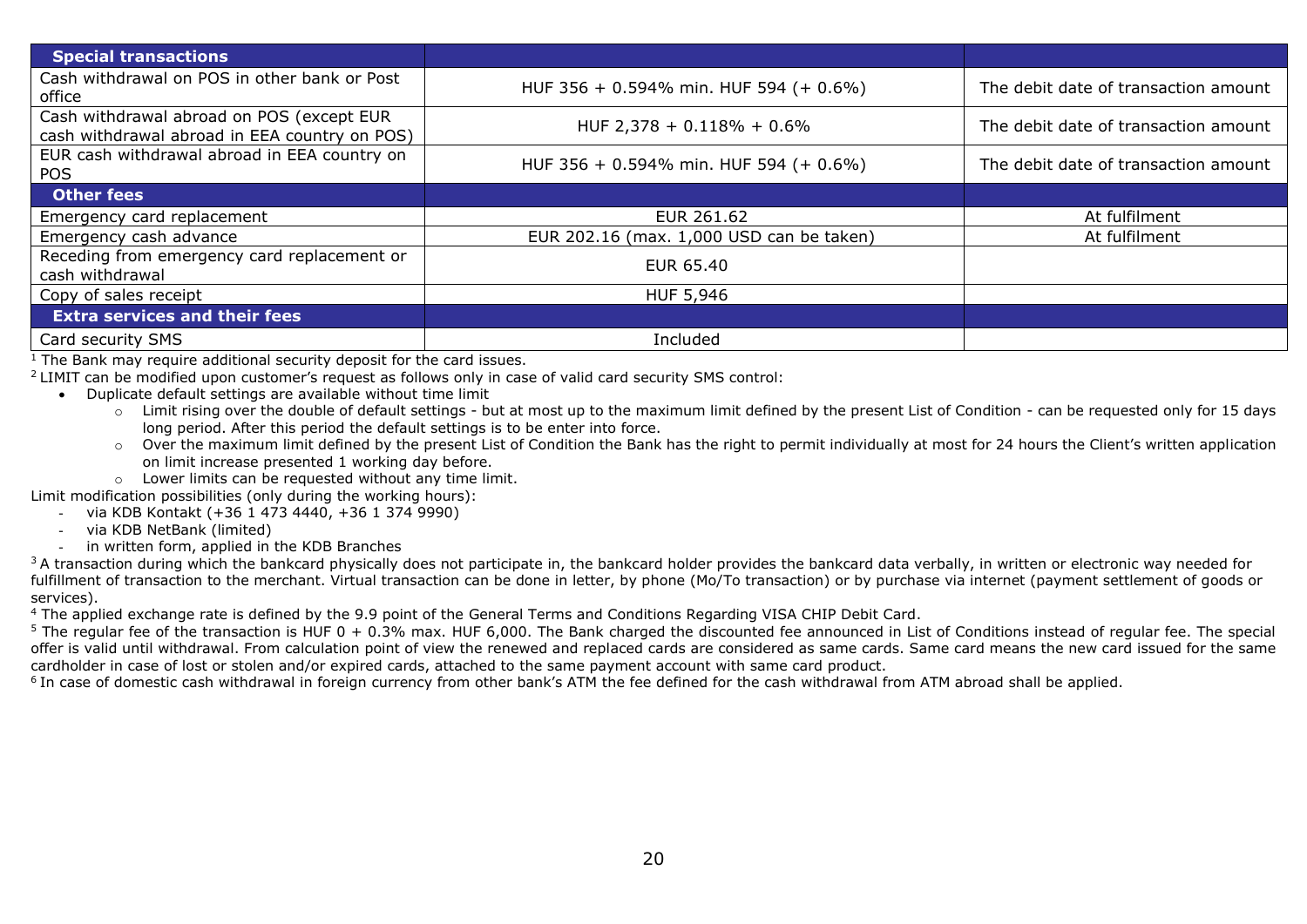### <span id="page-20-0"></span>**X. OBA Separated Deposit Account for deposits governed by Section 214/A of Act CCXXXVII of 2013.<sup>1</sup>**

#### **Account Keeping Services**

| Separated Deposit Account                             | <b>HUF</b>  | FCY <sup>3</sup> | Due date |
|-------------------------------------------------------|-------------|------------------|----------|
| Account opening <sup>2</sup>                          | HUF 0       | EUR 0            |          |
| Account maintenance fee                               | HUF 0/month | EUR 0/month      |          |
| Account closing                                       | HUF 0       | EUR 0            |          |
| Statement/account movement                            |             |                  |          |
| E-statement for clients with KDB NetBank <sup>4</sup> | HUF 0       | EUR <sub>0</sub> |          |

#### **Financial Services<sup>5</sup>**

| <b>Internal transfers</b>     |       | <b>Exchange rate</b> | Due date |
|-------------------------------|-------|----------------------|----------|
| <b>HUF</b>                    |       |                      |          |
| Transfer between own accounts |       |                      |          |
| Paper-based order             | HUF 0 |                      |          |
| Foreign exchange              |       |                      |          |
| Transfer between own accounts |       |                      |          |
| Paper-based order             | EUR 0 |                      |          |

<sup>1</sup> According to the Section 214/A of Act CCXXXVII of 2013, the National Deposit Insurance Fund (OBA) shall pay compensation above the 100,000 euro limit specified in Subsection (1) of Section 214, up to 50,000 euro additionally, to natural persons for eligible deposits, provided that they were transferred to a **separated deposit account** during a 3 month period before the day of the opening of the compensation procedure and if the origin of the funds is verified to the Bank by way of the means specified in the Act. Client is entitled the 50,000 euro additional compensation amount, if the origin of the amount to be deposited can be:

In case of private persons:

- − the sale of residential property, or the sale of lease rights or any right of tenancy,
- benefits received upon the termination of employment or upon retirement,
- − insurance benefits, or
- − compensation received for criminal injuries or wrongful verdict.

In case of private entrepreneurs and agricultural primary producers:

- − the sale of residential property, or the sale of lease rights or any right of tenancy,
- − insurance benefits.

<sup>2</sup> The precondition of opening a Separated Deposit Account is an existing payment account in same currency as the currency of the amount to be deposited to the Separated Deposit Account.

<sup>3</sup> Bank keeps the Separated Deposit Account in the following currencies: HUF, EUR, USD, GBP.

<sup>4</sup>Upon request one paper–based account statement can be taken over in person at any branches.

<sup>5</sup> Cash withdrawal and transfer transactions are not allowed from the Separated Deposit Account. First the deposit amount must be transferred to Client's payment account with same currency as the currency of the separated deposit, from where the deposit amount can take over in cash or transfer, in accordance the Client's order.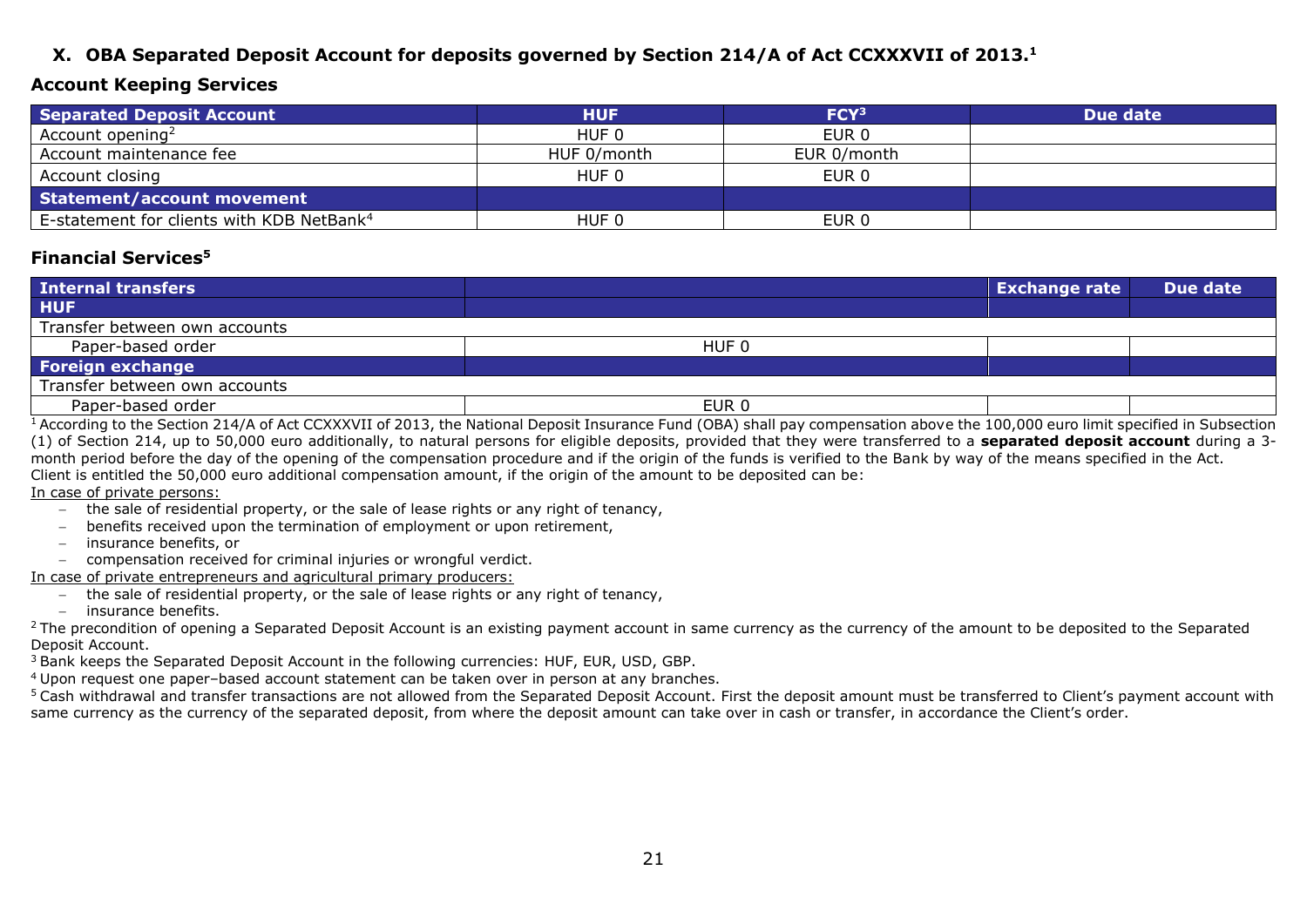# <span id="page-21-0"></span>**XI. Cut-off time and execution dates of payment orders**

| <b>Transactions</b>                                                                                       | <b>Currency</b> | <b>Cut-off Time</b>                      | <b>Fulfillment</b>                                   |                                                             |  |
|-----------------------------------------------------------------------------------------------------------|-----------------|------------------------------------------|------------------------------------------------------|-------------------------------------------------------------|--|
|                                                                                                           |                 |                                          | <b>Debit date</b>                                    | Credit date <sup>1</sup>                                    |  |
| <b>Cash transactions</b>                                                                                  |                 |                                          |                                                      |                                                             |  |
| Cash deposit                                                                                              | HUF, FCY        | During cash desk hours                   |                                                      | Immediately after take over                                 |  |
| Cash withdrawal                                                                                           | HUF, FCY        | During cash desk hours                   | Subject day                                          |                                                             |  |
| Bulk cash deposit                                                                                         | HUF, FCY        | During cash desk hours                   |                                                      | Immediately after take over <sup>2</sup>                    |  |
| Night safety box                                                                                          | HUF, FCY        |                                          |                                                      | Immediately after take over <sup>2</sup>                    |  |
|                                                                                                           |                 |                                          | Internal transfer and cross-border internal transfer |                                                             |  |
| In branches                                                                                               |                 |                                          |                                                      |                                                             |  |
| Same currency                                                                                             | HUF, FCY        | During cash desk hours                   | Subject day                                          | Subject day                                                 |  |
| T day conversion                                                                                          | HUF, FCY        | During cash desk hours                   | Subject day                                          | Subject day                                                 |  |
|                                                                                                           |                 | $9:30$ a.m.                              | 2 <sup>nd</sup> banking day after subject day        | Debit date                                                  |  |
| T+2 days conversion                                                                                       | HUF, FCY        | From 9:30 a.m. during<br>cash desk hours | 3rd banking day after subject day                    | Debit date                                                  |  |
| Term deposit fix-<br>ing/breaking                                                                         | HUF, FCY        | During cash desk hours                   | Subject day                                          | Subject day                                                 |  |
| Electronic channels <sup>3</sup>                                                                          |                 |                                          |                                                      |                                                             |  |
| Same currency, in case<br>of instant domestic HUF                                                         | <b>HUF</b>      | 20:00                                    | Subject day                                          | Subject day, in 4 hours after take-over                     |  |
| payment order require-<br>ments are not fulfilled                                                         |                 | 20:00-24:00                              | Banking day after subject day                        | Debit date, in 4 hours after take-over                      |  |
| Same currency, in case<br>of fulfill the requirements<br>of instant domestic HUF<br>payment order         | <b>HUF</b>      | $0:00 - 24:00$                           | Subject day                                          | Subject day <sup>7</sup> , in 5 seconds after take-<br>over |  |
|                                                                                                           |                 | 20:00                                    | Subject day                                          | Subject day                                                 |  |
| Same currency                                                                                             | <b>FCY</b>      | 20:00-24:00                              | Banking day after subject day                        | Debit date                                                  |  |
| T day conversion, in case<br>of instant domestic HUF<br>payment order require-<br>ments are not fulfilled | HUF, FCY        | Banking day<br>08:30-15:00               | Subject day                                          | Subject day                                                 |  |
| T day conversion, in case<br>of fulfill the requirements<br>of instant domestic HUF<br>payment order      | HUF, FCY        | $0:00 - 24:00$                           | Subject day                                          | Subject day <sup>7</sup> , in 5 seconds after take-<br>over |  |
| T+2 days conversion                                                                                       | HUF, FCY        | $9:30$ a.m.                              | 2 <sup>nd</sup> banking day after subject day        | Debit date                                                  |  |
|                                                                                                           |                 | $9:30 - 24:00$                           | 3rd banking day after subject day                    | Debit date                                                  |  |
| $T+1$ day conversion                                                                                      | HUF, EUR        | $9:30$ a.m.                              | banking day after subject day                        | Debit date                                                  |  |
|                                                                                                           |                 | 9:30-24:00                               | 2 <sup>nd</sup> banking day after subject day        | Debit date                                                  |  |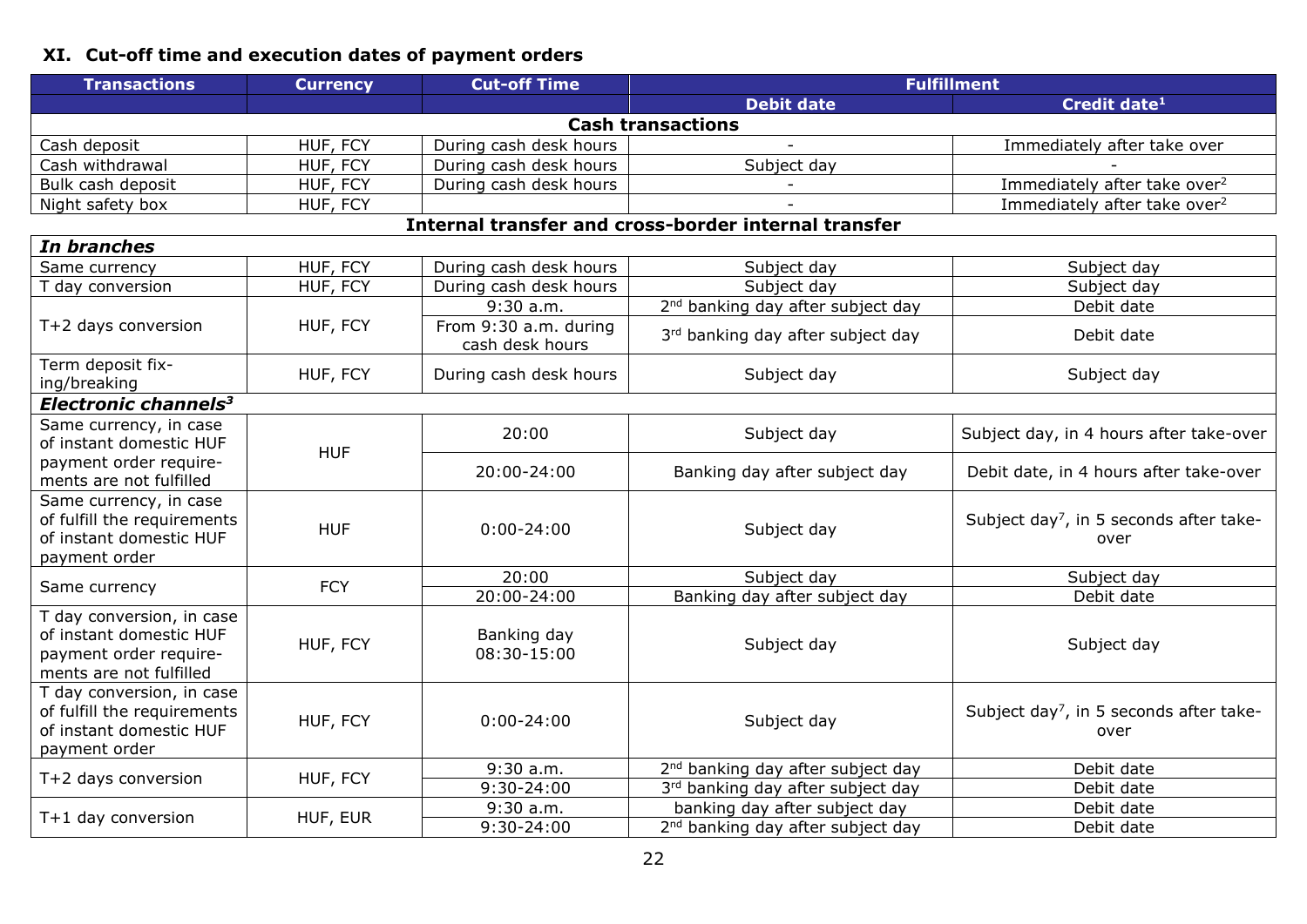| Domestic HUF group<br>transfer                                                                     | <b>HUF</b> | 7:30-15:30                 | Subject day                                     | Subject day, in 4 hours after take-over                     |
|----------------------------------------------------------------------------------------------------|------------|----------------------------|-------------------------------------------------|-------------------------------------------------------------|
| Term deposit fixing /<br>breaking <sup>4</sup>                                                     | HUF, FCY   | 20:00                      | Subject day                                     | Subject day                                                 |
| Set up / cancellation of<br>hold funds                                                             | HUF, FCY   | 20:00                      | Subject day                                     | Subject day                                                 |
|                                                                                                    |            |                            | <b>External HUF payments without conversion</b> |                                                             |
| In branches                                                                                        |            |                            |                                                 |                                                             |
| Transfer order                                                                                     | <b>HUF</b> | During cash desk hours     | Subject day                                     | Banking day after debit date                                |
| VIBER transfer order                                                                               | <b>HUF</b> | 15:00                      | Subject day                                     | Subject day                                                 |
| Value date transfer order                                                                          | <b>HUF</b> | During cash desk hours     | Value date                                      | Banking day after debit date                                |
| Value date VIBER trans-<br>fer order                                                               | <b>HUF</b> | During cash desk hours     | Value date                                      | Value date                                                  |
| Door-to-door payment<br>order                                                                      | <b>HUF</b> | 9:00 a.m.                  | Subject day                                     |                                                             |
| Electronic channels <sup>3</sup>                                                                   |            |                            |                                                 |                                                             |
| Transfer order, in case of<br>instant domestic HUF                                                 |            | $7:00-16:305$              | Subject day                                     | Subject day, in 4 hours after take-over                     |
| payment order require-<br>ments are not fulfilled                                                  | <b>HUF</b> | $16:30-$                   | Banking day after subject day                   | Debit date, in 4 hours after take over                      |
| Transfer order, in case of<br>fulfill the requirements of<br>instant domestic HUF<br>payment order | <b>HUF</b> | $0:00 - 24:00$             | Subject day                                     | Subject day <sup>7</sup> , in 5 seconds after take-<br>over |
| VIBER transfer order                                                                               | <b>HUF</b> | Banking day<br>08:30-15:00 | Subject day                                     | Subject day, in 4 hours after take over                     |
| Value date transfer order                                                                          | <b>HUF</b> | 24:00                      | Value date                                      | Debit date                                                  |
| Value date VIBER trans-<br>fer order                                                               | <b>HUF</b> | During cash desk hours     | Value date                                      | Debit date                                                  |
| Group transfer                                                                                     | <b>HUF</b> | 7:30-15:30                 | Subject day                                     | Subject day, in 4 hours after take-over                     |
| Door-to-door payment<br>order                                                                      | <b>HUF</b> | 9:00 a.m.                  | Subject day                                     |                                                             |
|                                                                                                    |            |                            | <b>Credit of HUF transfer</b>                   |                                                             |
| Transfer order (GIRO)                                                                              | <b>HUF</b> | 18:00                      | $\blacksquare$                                  |                                                             |
| Instant domestic HUF<br>payment order                                                              | <b>HUF</b> | $0:00 - 24:00$             |                                                 | Immediately after credit on the Bank's<br>account           |
| VIBER transfer order                                                                               | <b>HUF</b> | 17:00                      | $\overline{\phantom{a}}$                        |                                                             |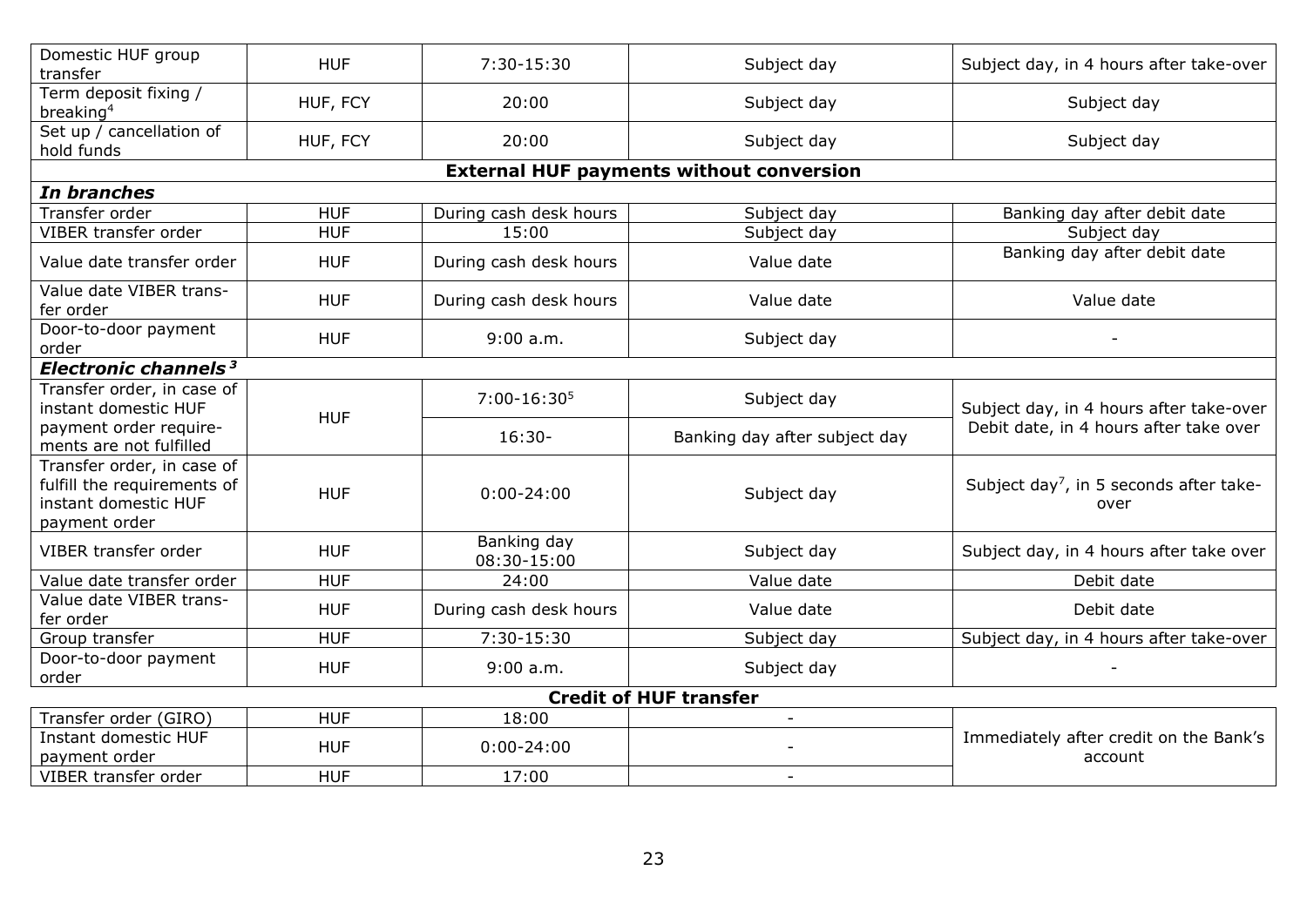# **External foreign currency transfer without conversion**

| In branches                                   |                    |                                                      |                                               |                              |
|-----------------------------------------------|--------------------|------------------------------------------------------|-----------------------------------------------|------------------------------|
| Transfer order to EEA                         |                    | $9:30$ a.m.                                          | banking day after subject day                 |                              |
| country                                       | <b>EUR</b>         | From 9:30 a.m. during<br>cash desk hours             | 2 <sup>nd</sup> banking day after subject day | on debit date                |
| Urgent EUR transfer or-<br>der to EEA country | <b>EUR</b>         | 1 hour before end of<br>Cash desk hours <sup>6</sup> | Subject day                                   | on debit date                |
| Transfer order to not EEA                     |                    | 9:30 a.m.                                            | 2 <sup>nd</sup> banking day after subject day |                              |
| country                                       | <b>EUR</b>         | From 9:30 a.m. during<br>cash desk hours             | 3rd banking day after subject day             |                              |
|                                               |                    |                                                      |                                               |                              |
| Transfer order to EEA                         |                    | $9:30$ a.m.                                          | 3rd banking day after subject day             |                              |
| country                                       | SEK, NOK, DKK      | From 9:30 a.m. during<br>cash desk hours             | 4 <sup>th</sup> banking day after subject day | banking day after debit date |
| Transfer order to EEA                         |                    | $9:30$ a.m.                                          | 2 <sup>nd</sup> banking day after subject day |                              |
| country                                       | Other EEA-currency | From 9:30 a.m. during<br>cash desk hours             | 3rd banking day after subject day             | banking day after debit date |
| Transfer order to not                         |                    | $9:30$ a.m.                                          | 3rd banking day after subject day             |                              |
| <b>EEA</b> country                            | SEK, NOK, DKK      | From 9:30 a.m. during<br>cash desk hours             | 4 <sup>th</sup> banking day after subject day |                              |
| Transfer order to not                         |                    | $9:30$ a.m.                                          | 2 <sup>nd</sup> banking day after subject day |                              |
| EEA country                                   | Other EEA currency | From 9:30 a.m. during<br>cash desk hours             | 3rd banking day after subject day             |                              |
| Transfer order to EEA                         |                    | $9:30$ a.m.                                          | 3rd banking day after subject day             |                              |
| country                                       | <b>JPY</b>         | From 9:30 a.m. during<br>cash desk hours             | 4 <sup>th</sup> banking day after subject day | banking day after debit date |
| Transfer order to EEA                         | Other not EEA cur- | $9:30$ a.m.                                          | 2 <sup>nd</sup> banking day after subject day |                              |
| country                                       | rency              | From 9:30 a.m. during<br>cash desk hours             | 3rd banking day after subject day             | banking day after debit date |
| Transfer order to not                         |                    | $9:30$ a.m.                                          | 3rd banking day after subject day             |                              |
| EEA country                                   | <b>JPY</b>         | From 9:30 a.m. during<br>cash desk hours             | 4 <sup>th</sup> banking day after subject day |                              |
| Transfer order to not                         | Other not EEA cur- | $9:30$ a.m.                                          | 2 <sup>nd</sup> banking day after subject day |                              |
| <b>EEA</b> country                            | rency              | From 9:30 a.m. during<br>cash desk hours             | 3rd banking day after subject day             |                              |
| Electronic channels <sup>3</sup>              |                    |                                                      |                                               |                              |
| Transfer order to EEA                         | <b>EUR</b>         | 9:30 a.m.                                            | banking day after subject day                 | on debit date                |
| country                                       |                    | $9:30 - 24:00$                                       | 2 <sup>nd</sup> banking day after subject day |                              |
| Urgent EUR transfer or-<br>der to EEA country | <b>EUR</b>         | 1 hour before end of<br>Cash desk hours <sup>6</sup> | Subject day                                   | on debit date                |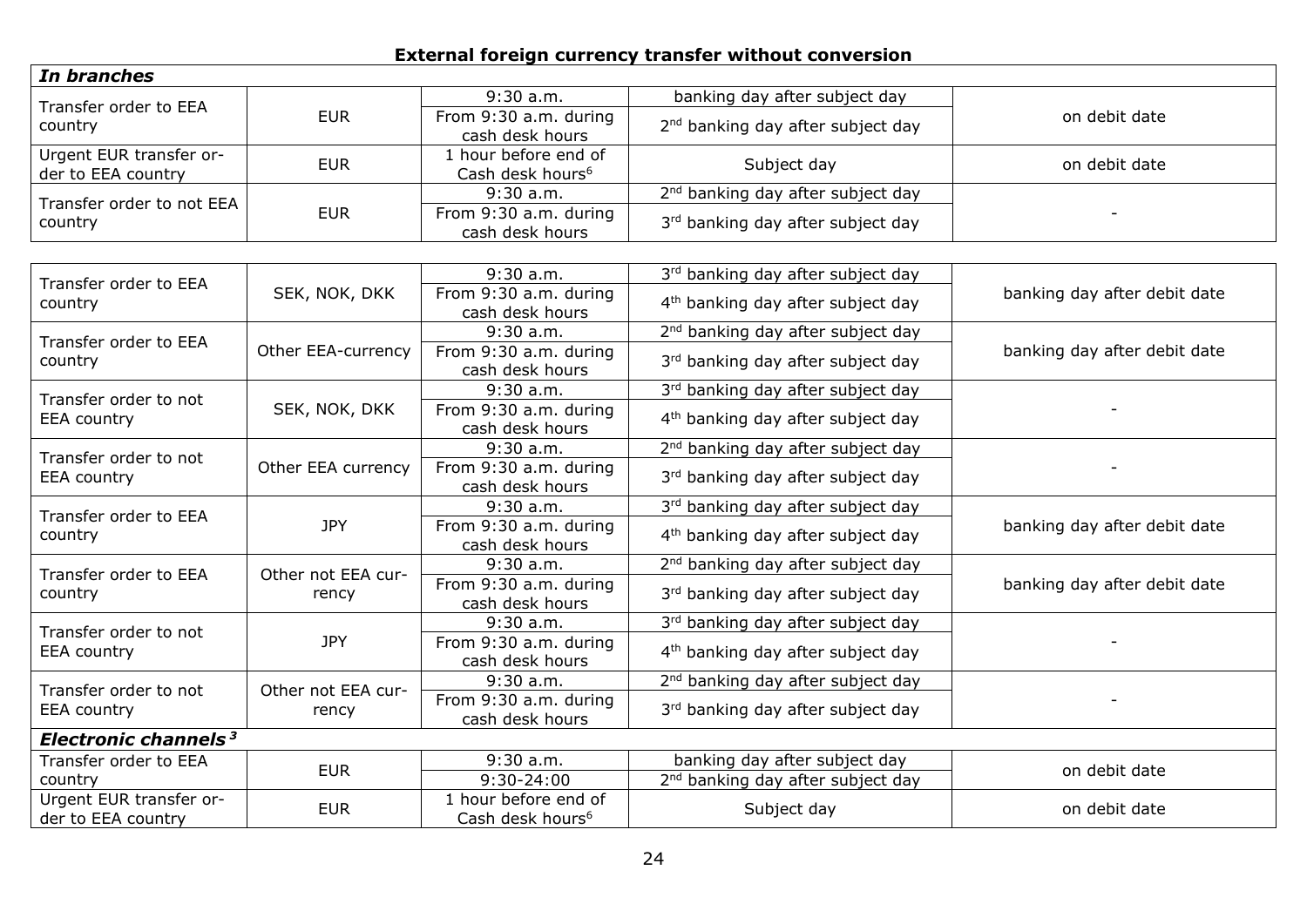| Transfer order to not | <b>EUR</b>         | $9:30$ a.m.    | 2 <sup>nd</sup> banking day after subject day |                              |
|-----------------------|--------------------|----------------|-----------------------------------------------|------------------------------|
| <b>EEA</b> country    |                    | $9:30-24:00$   | 3rd banking day after subject day             |                              |
| Transfer order to EEA | SEK, NOK, DKK      | $9:30$ a.m.    | 3rd banking day after subject day             | banking day after debit date |
| country               |                    | 9:30-24:00     | 4 <sup>th</sup> banking day after subject day |                              |
| Transfer order to EEA | Other EEA currency | $9:30$ a.m.    | 2 <sup>nd</sup> banking day after subject day | banking day after debit date |
| country               |                    | 9:30-24:00     | 3rd banking day after subject day             |                              |
| Transfer order to not | SEK, NOK, DKK      | $9:30$ a.m.    | 3rd banking day after subject day             |                              |
| <b>EEA</b> country    |                    | 9:30-24:00     | 4 <sup>th</sup> banking day after subject day |                              |
| Transfer order to not | Other EEA currency | $9:30$ a.m.    | 2 <sup>nd</sup> banking day after subject day |                              |
| EEA country           |                    | $9:30-24:00$   | 3rd banking day after subject day             |                              |
| Transfer order to EEA | <b>JPY</b>         | $9:30$ a.m.    | 3rd banking day after subject day             | banking day after debit date |
| country               |                    | $9:30 - 24:00$ | 4 <sup>th</sup> banking day after subject day |                              |
| Transfer order to EEA | Other not EEA      | $9:30$ a.m.    | 2 <sup>nd</sup> banking day after subject day | banking day after debit date |
| country               | country            | 9:30-24:00     | 3rd banking day after subject day             |                              |
| Transfer order not to | <b>JPY</b>         | $9:30$ a.m.    | 3rd banking day after subject day             |                              |
| EEA country           |                    | $9:30-24:00$   | 4 <sup>th</sup> banking day after subject day |                              |
| Transfer order not to | Other not EEA      | $9:30$ a.m.    | 2 <sup>nd</sup> banking day after subject day |                              |
| <b>EEA</b> country    | country            | $9:30-24:00$   | 3rd banking day after subject day             |                              |

#### **External foreign currency transfer with conversion**

| In branches                                   |                     |                                                      |                                               |                              |
|-----------------------------------------------|---------------------|------------------------------------------------------|-----------------------------------------------|------------------------------|
| Transfer order to EEA                         |                     | $9:30$ a.m.                                          | banking day after subject day                 |                              |
| country                                       | HUF/EUR             | From 9:30 a.m. during<br>cash desk hours             | 2 <sup>nd</sup> banking day after subject day | on debit date                |
| Urgent EUR transfer or-<br>der to EEA country |                     | 1 hour before end of<br>Cash desk hours <sup>6</sup> | Subject day                                   | on debit date                |
| Transfer order not to                         |                     | $9:30$ a.m.                                          | 2 <sup>nd</sup> banking day after subject day |                              |
| <b>EEA</b> country                            | <b>HUF/EUR</b>      | From 9:30 a.m. during<br>cash desk hours             | 3rd banking day after subject day             |                              |
| Transfer order to EEA                         | Other EEA currency/ | $9:30$ a.m.                                          | 3rd banking day after subject day             |                              |
| country                                       | SEK, NOK, DKK       | From 9:30 a.m. during<br>cash desk hours             | 4 <sup>th</sup> banking day after subject day | banking day after debit date |
| Transfer order not to                         | Other EEA currency/ | 9:30a.m.                                             | 3rd banking day after subject day             |                              |
| EEA country                                   | SEK, NOK, DKK       | From 9:30 a.m. during<br>cash desk hours             | 4 <sup>th</sup> banking day after subject day |                              |
| Transfer order to EEA                         | Other EEA currency/ | $9:30$ a.m.                                          | 2 <sup>nd</sup> banking day after subject day |                              |
| country                                       | Other EEA currency  | From 9:30 a.m. during<br>cash desk hours             | 3rd banking day after subject day             | banking day after debit date |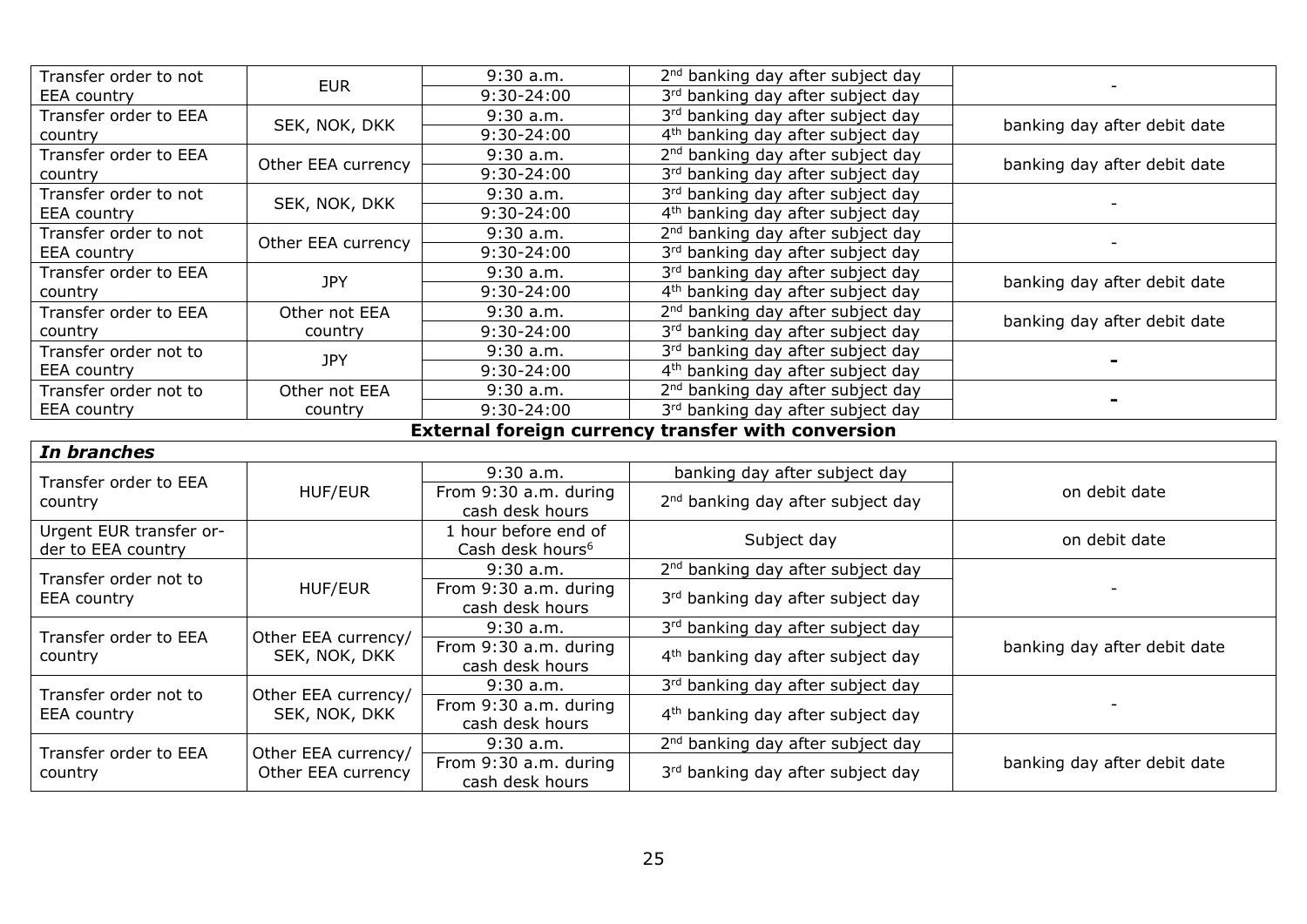| Transfer order not to<br><b>EEA</b> country   | Other EEA currency/<br>Other EEA currency | $9:30$ a.m.                                          | 2 <sup>nd</sup> banking day after subject day |                              |  |  |  |
|-----------------------------------------------|-------------------------------------------|------------------------------------------------------|-----------------------------------------------|------------------------------|--|--|--|
|                                               |                                           | From 9:30 a.m. during<br>cash desk hours             | 3rd banking day after subject day             |                              |  |  |  |
| Transfer order to EEA<br>country              | EEA currency/ JPY                         | 9:30 a.m.                                            | 3rd banking day after subject day             | banking day after debit date |  |  |  |
|                                               |                                           | From 9:30 a.m. during<br>cash desk hours             | 4 <sup>th</sup> banking day after subject day |                              |  |  |  |
| Transfer order to EEA<br>country              | EEA currency/ Other<br>not EEA currency   | 9:30a.m.                                             | 2 <sup>nd</sup> banking day after subject day | banking day after debit date |  |  |  |
|                                               |                                           | From 9:30 a.m. during<br>cash desk hours             | 3rd banking day after subject day             |                              |  |  |  |
| Transfer order to EEA<br>country              | Other not EEA cur-<br>rency/ EEA currency | $9:30$ a.m.                                          | 2 <sup>nd</sup> banking day after subject day | banking day after debit date |  |  |  |
|                                               |                                           | From 9:30 a.m. during<br>cash desk hours             | 3rd banking day after subject day             |                              |  |  |  |
| Transfer order not to<br><b>EEA</b> country   | EEA currency/ JPY                         | $9:30$ a.m.                                          | 3rd banking day after subject day             |                              |  |  |  |
|                                               |                                           | From 9:30 a.m. during<br>cash desk hours             | 4 <sup>th</sup> banking day after subject day |                              |  |  |  |
| Transfer order not to<br><b>EEA</b> country   | EEA currency/ Other<br>not EEA currency   | $9:30$ a.m.                                          | 2 <sup>nd</sup> banking day after subject day |                              |  |  |  |
|                                               |                                           | From 9:30 a.m. during<br>cash desk hours             | 3rd banking day after subject day             |                              |  |  |  |
| Electronic channels <sup>3</sup>              |                                           |                                                      |                                               |                              |  |  |  |
| Transfer order to EEA                         | <b>HUF/EUR</b>                            | $9:30$ a.m.                                          | banking day after subject day                 | on debit date                |  |  |  |
| country                                       |                                           | $9:30-24:00$                                         | 2 <sup>nd</sup> banking day after subject day |                              |  |  |  |
| Urgent EUR transfer or-<br>der to EEA country |                                           | 1 hour before end of<br>Cash desk hours <sup>6</sup> | Subject day                                   | on debit date                |  |  |  |
| Transfer order not to                         | <b>HUF/EUR</b>                            | $9:30$ a.m.                                          | 2 <sup>nd</sup> banking day after subject day |                              |  |  |  |
| <b>EEA</b> country                            |                                           | 9:30-24:00                                           | 3rd banking day after subject day             |                              |  |  |  |
| Transfer order to EEA<br>country              | Other EEA currency/<br>SEK, NOK, DKK      | $9:30$ a.m.                                          | 3rd banking day after subject day             | banking day after debit date |  |  |  |
|                                               |                                           | $9:30-24:00$                                         | 4 <sup>th</sup> banking day after subject day |                              |  |  |  |
| Transfer order not to<br><b>EEA</b> country   | Other EEA currency/<br>SEK, NOK, DKK      | $9:30$ a.m.                                          | 3rd banking day after subject day             |                              |  |  |  |
|                                               |                                           | $9:30-24:00$                                         | 4 <sup>th</sup> banking day after subject day |                              |  |  |  |
| Transfer order to EEA<br>country              | Other EEA currency/<br>Other EEA currency | $9:30$ a.m.                                          | 2 <sup>nd</sup> banking day after subject day | banking day after debit date |  |  |  |
|                                               |                                           | 9:30-24:00                                           | 3rd banking day after subject day             |                              |  |  |  |
| Transfer order not to                         | Other EEA currency/                       | $9:30$ a.m.                                          | 2 <sup>nd</sup> banking day after subject day |                              |  |  |  |
| <b>EEA</b> country                            | Other EEA currency                        | 9:30-24:00                                           | 3rd banking day after subject day             |                              |  |  |  |
| Transfer order to EEA<br>country              | EEA currency/ JPY                         | 9:30 a.m.                                            | 3rd banking day after subject day             | banking day after debit date |  |  |  |
|                                               |                                           | 9:30-24:00                                           | 4 <sup>th</sup> banking day after subject day |                              |  |  |  |
| Transfer order to EEA<br>country              | EEA currency/ Other<br>not EEA currency   | $9:30$ a.m.                                          | 2 <sup>nd</sup> banking day after subject day | banking day after debit date |  |  |  |
|                                               |                                           | 9:30-24:00                                           | 3rd banking day after subject day             |                              |  |  |  |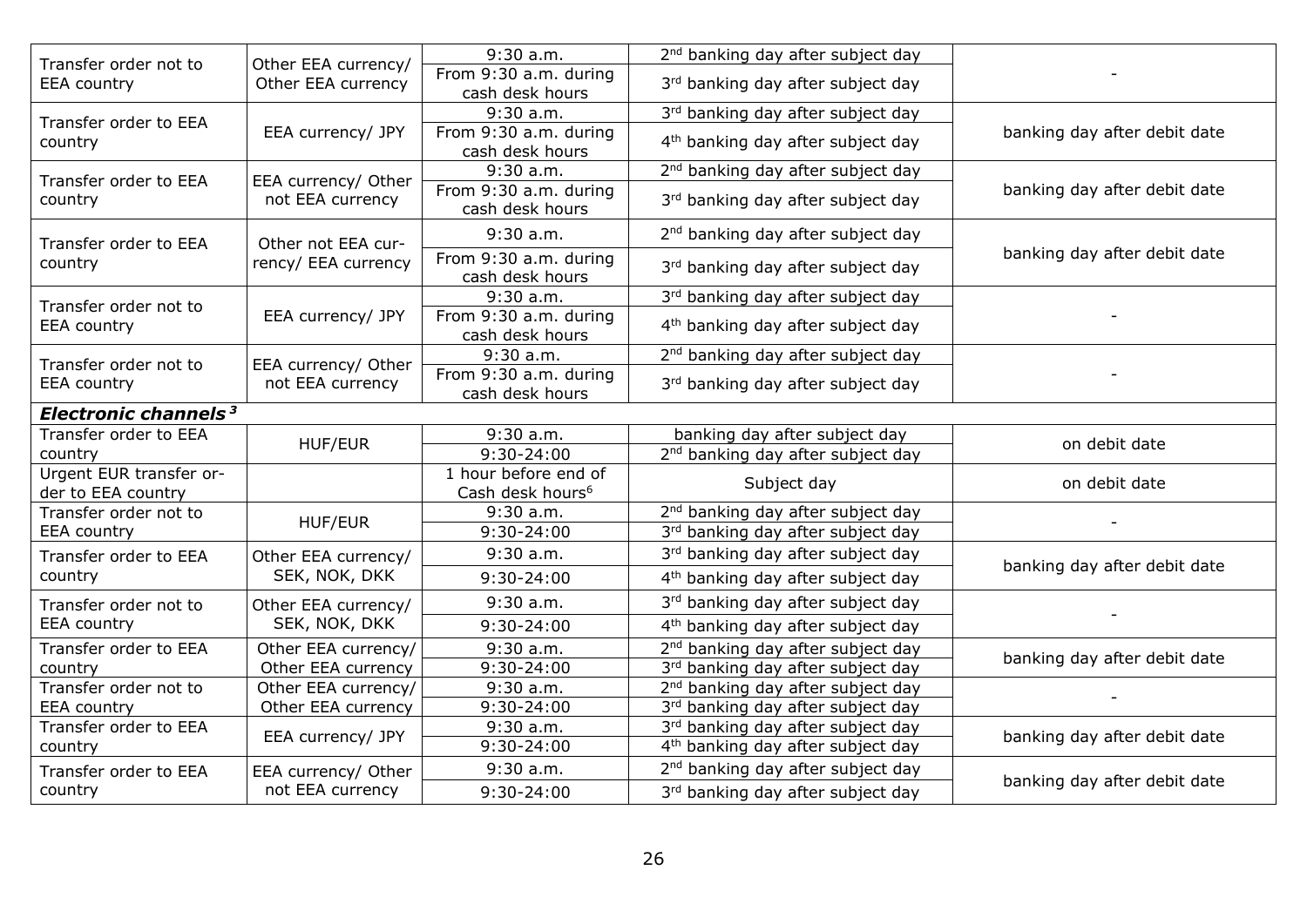| Transfer order to EEA<br>country                       | Other not EEA cur-<br>rency / EEA currency | $9:30$ a.m.                                                                                     | 2 <sup>nd</sup> banking day after subject day | banking day after debit date                                                                                                        |  |  |  |
|--------------------------------------------------------|--------------------------------------------|-------------------------------------------------------------------------------------------------|-----------------------------------------------|-------------------------------------------------------------------------------------------------------------------------------------|--|--|--|
|                                                        |                                            | 9:30-24:00                                                                                      | 3rd banking day after subject day             |                                                                                                                                     |  |  |  |
| Transfer order not to<br><b>EEA</b> country            | EEA currency/ JPY                          | $9:30$ a.m.                                                                                     | 3rd banking day after subject day             |                                                                                                                                     |  |  |  |
|                                                        |                                            | 9:30-24:00                                                                                      | 4 <sup>th</sup> banking day after subject day |                                                                                                                                     |  |  |  |
| Transfer order not to                                  | EEA currency/ Not                          | $9:30$ a.m.                                                                                     | 2 <sup>nd</sup> banking day after subject day |                                                                                                                                     |  |  |  |
| <b>EEA</b> country                                     | EEA currency                               | 9:30-24:00                                                                                      | 3rd banking day after subject day             |                                                                                                                                     |  |  |  |
| Credit of foreign currency transfer without conversion |                                            |                                                                                                 |                                               |                                                                                                                                     |  |  |  |
| Transfer order                                         | <b>EUR</b>                                 | Closing time of work-<br>day: 18:00<br>Final cut-off time<br>of incoming<br>transactions: 17:00 |                                               | Immediately after credit on Bank's nos-<br>tro account back dated to credit date                                                    |  |  |  |
| Transfer order                                         | Other EEA currency                         |                                                                                                 |                                               | Immediately after credit on Bank's nostro<br>account back dated to credit date                                                      |  |  |  |
| Transfer order                                         | Not EEA currency                           |                                                                                                 |                                               | Immediately after credit on Bank's nostro<br>account back dated to credit date                                                      |  |  |  |
| Credit of foreign currency transfer with conversion    |                                            |                                                                                                 |                                               |                                                                                                                                     |  |  |  |
| Transfer order                                         | EEA currency/ EEA<br>currency              |                                                                                                 |                                               | Immediately after credit on Bank's nostro<br>account back dated to credit date by the<br>account conversion rate valid at crediting |  |  |  |
| Transfer order                                         | EEA currency/ Not<br>EEA currency          |                                                                                                 |                                               | Immediately after credit on Bank's nostro<br>account back dated to credit date by the<br>account conversion rate valid at crediting |  |  |  |
| Transfer order                                         | Not EEA currency/<br>Not EEA currency      |                                                                                                 |                                               | Immediately after credit on Bank's nostro<br>account back dated to credit date by the<br>account conversion rate valid at crediting |  |  |  |

<sup>1</sup> Obligation of Beneficiary's payment service provider, only for information.

<sup>2</sup> The takeover day is equal with the processing day, which can be max the 3rd day following of the sack's handing over.

<sup>3</sup> KDB NetBank, KDB PC Kontakt.

<sup>4</sup>Term deposit fixing / breaking orders submitted through free format letter option of KDB NetBank or KDB PC Kontakt considered as paper-based order from cut-off and fulfillment time point of view.

<sup>5</sup> On Saturdays which considered as working days the cut-off time is 7:00-12:30.

<sup>6</sup> In case the urgent payment order is submitted after the cut-off time, the order will be rejected.

 $^7$  In case of instant domestic HUF payment order submitted just before midnight, the debit date and credit date may differ. The payer's payment service provider shall execute the debit and the beneficiary's payment service provider shall execute the credit transactions using the business day as value date when the payer's payment account and the beneficiary's payment account is in fact debited and credited.